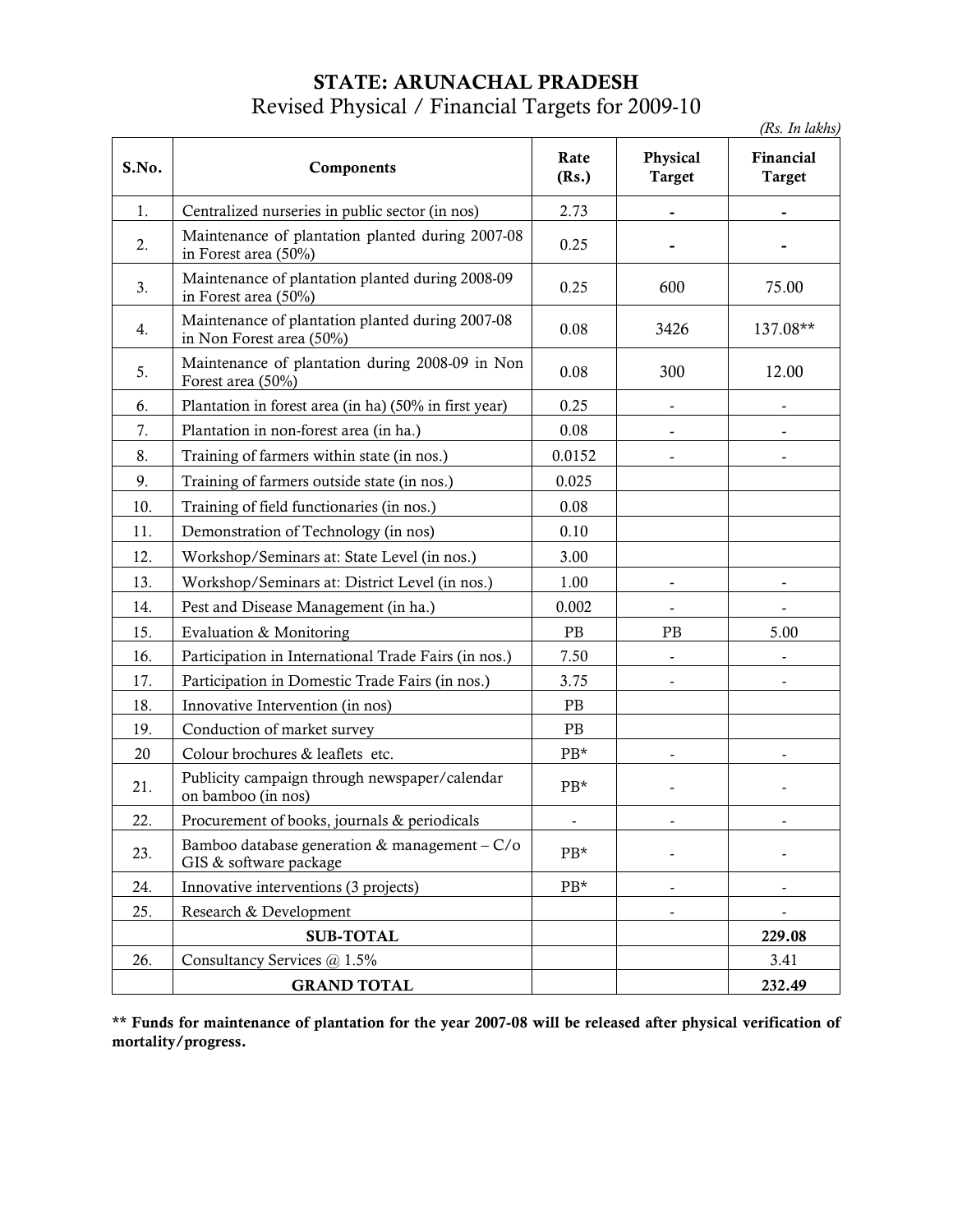### STATE: ASSAM Revised Physical / Financial Targets for 2009-10

(Rs. In lakhs)

| S.No.  | Components                                                                                                                | Rate<br>(Rs.)    | Physical<br><b>Target</b> | Financial<br><b>Target</b> |
|--------|---------------------------------------------------------------------------------------------------------------------------|------------------|---------------------------|----------------------------|
| 1.     | Centralized nurseries in public sector (in nos)                                                                           | 2.73             |                           |                            |
| 2.     | Maintenance of plantation during 2008-09 in Forest<br>area (50%)                                                          | 0.25             | 1757                      | 219.62                     |
| 3.     | Plantation in forest area (in ha) (50%)                                                                                   | 0.25             | 2950                      | 368.75                     |
| 4.     | Improvement of existing stock (in ha.)                                                                                    | 0.08             | 985                       | 78.80                      |
| 5.     | Training of farmers within state (in nos.)                                                                                | 0.0152           | 98                        | 1.48                       |
| 6.     | Training of farmers outside state (in nos.)                                                                               | 0.025            | 50                        | 1.25                       |
| 7.     | Training of field functionaries (in nos.)                                                                                 | 0.08             | 50                        | 4.00                       |
| 8.     | Demonstration of Technology (in nos.)                                                                                     | 0.05             | 50                        | 2.50                       |
| 9.     | Workshop/Seminars at: National Level (in nos.)                                                                            | 5.00             |                           |                            |
| 10.    | Workshop/Seminars at: State Level (in nos.)                                                                               | 3.00             | 1                         | 3.00                       |
| 11.    | Workshop/Seminars at: District Level (in nos.)                                                                            | 1.00             | 7                         | 7.00                       |
| 12.    | Printing of brochures on bamboo, development of<br>bamboo library in the National Bamboo Cell etc.                        | PB               |                           |                            |
| 13.    | Publicity of National Bamboo Mission in electronic<br>and print media and in the villages through<br>awareness programme. | PB               |                           |                            |
| 14.    | Post Harvest Storage & Treatment Facilities (in<br>nos.)                                                                  | 20.00            | 1                         | 20.00                      |
| 15.    | Participation in Domestic Trade Fairs (in nos.)                                                                           | 3.75             | 1                         | 3.75                       |
| 16.    | Participation in Intern'l Trade Fairs (in nos.)                                                                           | 7.50             |                           |                            |
| 17.    | Innovative Intervention (in nos.)                                                                                         | $PB*$            |                           |                            |
| 18.    | (i) Development of Bamboo Museum at Guwahati<br>& Naogaon (Balance sanctioned Amount)                                     |                  | $\overline{2}$            | 23.00                      |
| 19.    | (ii) Bamboo shoot processing Unit                                                                                         | PB*              |                           |                            |
| $20\,$ | (ii) Training of Bamboo Artisans in Assam under<br>the C.S.S of NBM                                                       | $\rm PB^{\star}$ |                           | 20.95                      |
| 21.    | Bamboo Wholesale and Retail markets near<br>villages (in nos.)                                                            | PB*              | $\mathbf{1}$              | 5.33                       |
| 22.    | Retail Outlets                                                                                                            | $PB*$            | $\overline{\phantom{a}}$  |                            |
| 23.    | Bamboo Bazaars (in nos.)                                                                                                  | $\blacksquare$   | $\mathbf{1}$              | 9.00                       |
| 24.    | <b>Market Surveys</b>                                                                                                     | PB               | $\frac{1}{2}$             | $\blacksquare$             |
| 25.    | <b>Evaluation and Monitoring</b>                                                                                          | PB               |                           | 3.00                       |
|        | <b>SUB-TOTAL</b>                                                                                                          |                  |                           | 771.43                     |
| 26.    | Consultancy Services @ 1.5%                                                                                               |                  |                           | 11.57                      |
|        | <b>TOTAL</b>                                                                                                              |                  |                           | 783.00                     |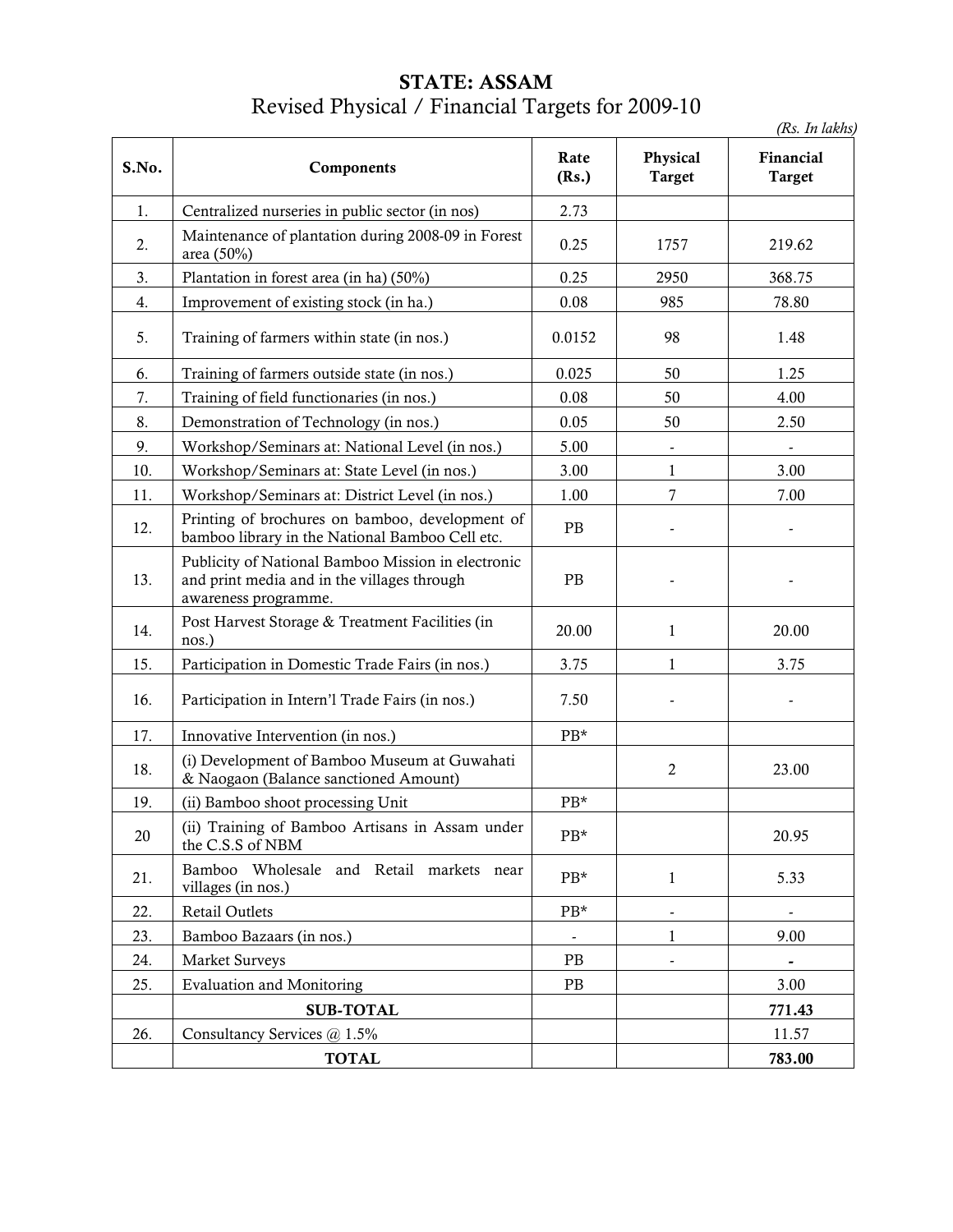### STATE: MANIPUR Revised Physical / Financial Targets for 2009-10

(Rs. In lakhs)

| S.No. | Components                                                                                  | Rate<br>(Rs.) | Physical<br><b>Target</b> | Financial<br><b>Target</b> |
|-------|---------------------------------------------------------------------------------------------|---------------|---------------------------|----------------------------|
| 1.    | Centralized nurseries in public sector (in nos)                                             | 2.73          | $\frac{1}{2}$             |                            |
| 2.    | Centralized nurseries in private sector(in nos)                                             | 0.68          | $\frac{1}{2}$             |                            |
| 3.    | Kisan nurseries in public sector (in nos.)                                                  | 0.065         | $\overline{a}$            |                            |
| 4.    | Kisan nurseries in private sector (in nos.)                                                 | 0.065         | $\overline{\phantom{a}}$  |                            |
| 5.    | Mahila nurseries in public sector (in nos.)                                                 | 0.065         | $\overline{a}$            |                            |
| 6.    | Mahila nurseries in private sector (in nos.)                                                | 0.065         |                           |                            |
| 7.    | Maintenance of plantation during 2008-09 in Non<br>Forest area (50%)                        | 0.08          | 500                       | 20.00                      |
| 8.    | Certification of planting material (in nos.)                                                | <b>PB</b>     |                           |                            |
| 9.    | Plantation in forest area (in ha) (50%)                                                     | 0.25          | 210                       | 26.25                      |
| 10.   | Plantation in non-forest area (in ha.) (50%)                                                | 0.08          | 1998                      | 79.92                      |
| 11.   | Improvement of existing stock (in ha.)                                                      | 0.08          | 150                       | 12.00                      |
| 12.   | Training of farmers within state (in nos.)                                                  | 0.0152        | 176                       | 2.62                       |
| 13.   | Training of field functionaries (in nos.)                                                   | 0.08          | 50                        | 4.00                       |
| 14.   | Workshop/Seminars at: State Level (in nos.)                                                 | 3.00          | $\overline{\phantom{a}}$  |                            |
| 15.   | Workshop/Seminars at: District Level (in nos.)                                              | 1.00          | $\overline{\phantom{a}}$  |                            |
| 16.   | Participation in Domestic/International Trade Fairs<br>(in nos.)                            | PB            |                           |                            |
| 17.   | Innovative Intervention: Setting up of Hi-tech<br>bamboo nursery for demonstration (in nos) | PB            |                           |                            |
| 18.   | <b>Evaluation and Monitoring</b>                                                            | PB            |                           | 3.00                       |
|       | <b>SUB-TOTAL</b>                                                                            |               |                           | 147.79                     |
| 19.   | Consultancy Services @ 1.5%                                                                 |               |                           | 2.21                       |
|       | <b>GRAND TOTAL</b>                                                                          |               |                           | 150.00                     |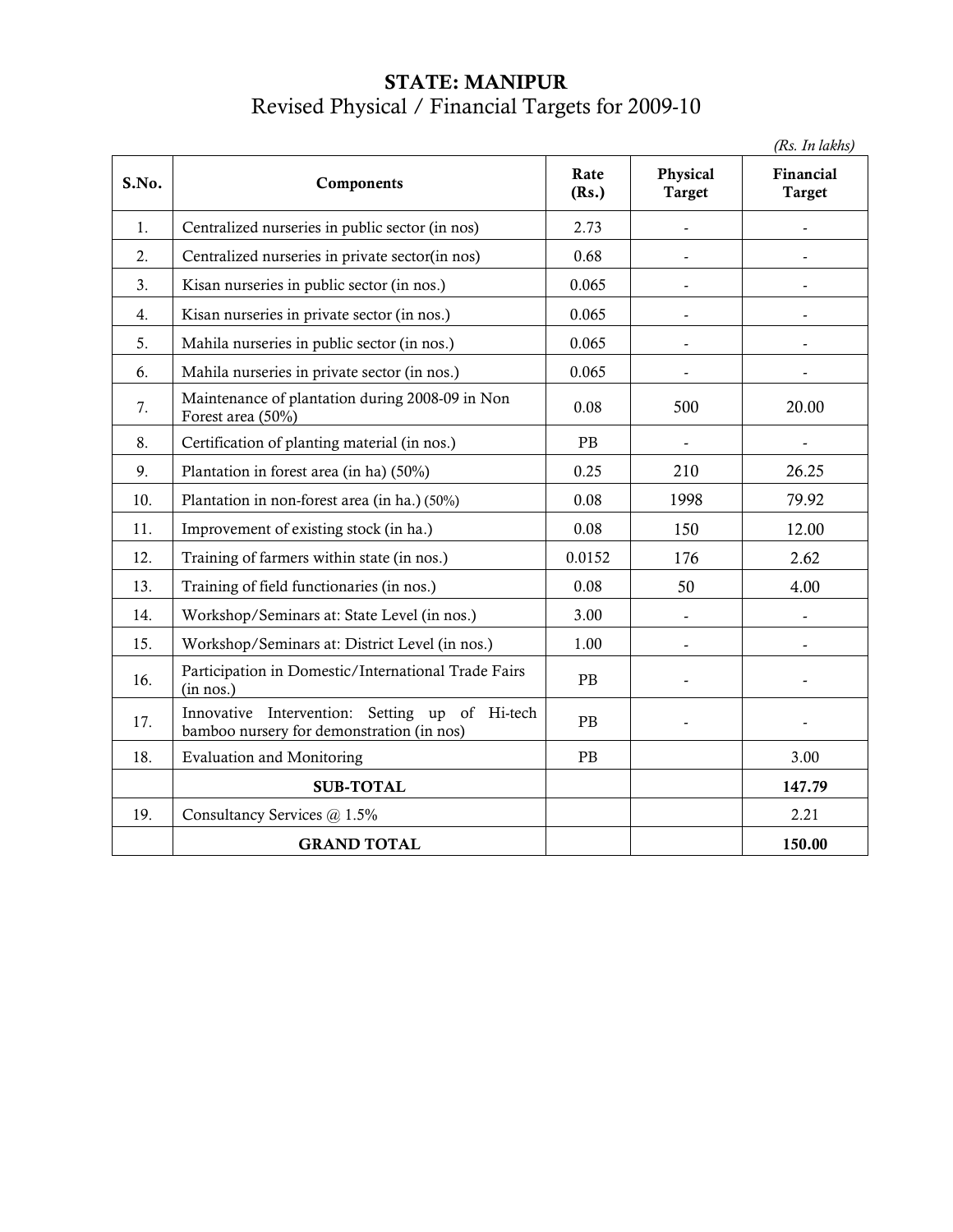# STATE: MEGHALAYA Revised Physical / Financial Targets for 2009-10

(Rs. In lakh)

| S.No.            | Components                                                                                                                              | Rate<br>(Rs.) | Physical<br><b>Target</b> | $(15.10 \mu K)$<br>Financial<br><b>Target</b> |
|------------------|-----------------------------------------------------------------------------------------------------------------------------------------|---------------|---------------------------|-----------------------------------------------|
| 1.               | Balance payment for third & fourth year maintenance<br>of plantation created during 2007-08 in forest area<br>(24.92% of approved rate) | 0.25          | 2000                      | 124.60                                        |
| 2.               | Maintenance of plantation during 2008-09 in Forest<br>area (50%)                                                                        | 0.25          | 376                       | 47.00                                         |
| 3.               | Maintenance of plantation during 2008-09 in Non<br>Forest area (50%)                                                                    | 0.08          | 300                       | 12.00                                         |
| $\overline{4}$ . | Plantation in forest area (in ha) (50%)                                                                                                 | 0.25          | 631                       | 78.87                                         |
| 5.               | Plantation in non-forest area (in ha.)                                                                                                  | 0.08          | 377                       | 15.08                                         |
| 6.               | Improvement of existing stock (in ha.)                                                                                                  | 0.08          | 103                       | 8.24                                          |
| 7.               | Training of farmers within state (in nos.)                                                                                              | 0.0152        | 69                        | 1.04                                          |
| 8.               | Training of farmers outside state (in nos.)                                                                                             | 0.025         | 70                        | 1.75                                          |
| 9.               | Training of field functionaries (in nos.)                                                                                               | 0.08          | 50                        | 4.00                                          |
| 10.              | Demonstration of Technology (in nos.)                                                                                                   | 0.05          | 10                        | 0.50                                          |
| 11.              | Participation in Domestic/International Trade Fairs<br>(in nos.)                                                                        | 3.75          | 1                         | 3.75                                          |
| 12.              | payment for<br>Balance<br>Innovative<br>Interventions<br>sanctioned in 2008-09                                                          |               |                           |                                               |
| 13.              | Establishment of Engineered bamboo structure poly<br>houses (sqm plinth area)                                                           | PB            | 35000                     | 81.44                                         |
| (i)              | Establishment of Engineered bamboo structure (sqft.<br>plinth area)                                                                     | PB            |                           | 4.94                                          |
| (ii)             | Colored brochures and leaflets                                                                                                          | <b>PB</b>     |                           |                                               |
| 14.              | <b>Evaluation and Monitoring</b>                                                                                                        | PB            |                           | 3.00                                          |
|                  | <b>SUB-TOTAL</b>                                                                                                                        |               |                           | 386.21                                        |
| 15.              | Consultancy Services @ 1.5%                                                                                                             |               |                           | 5.79                                          |
|                  | <b>TOTAL</b>                                                                                                                            |               |                           | 392.00                                        |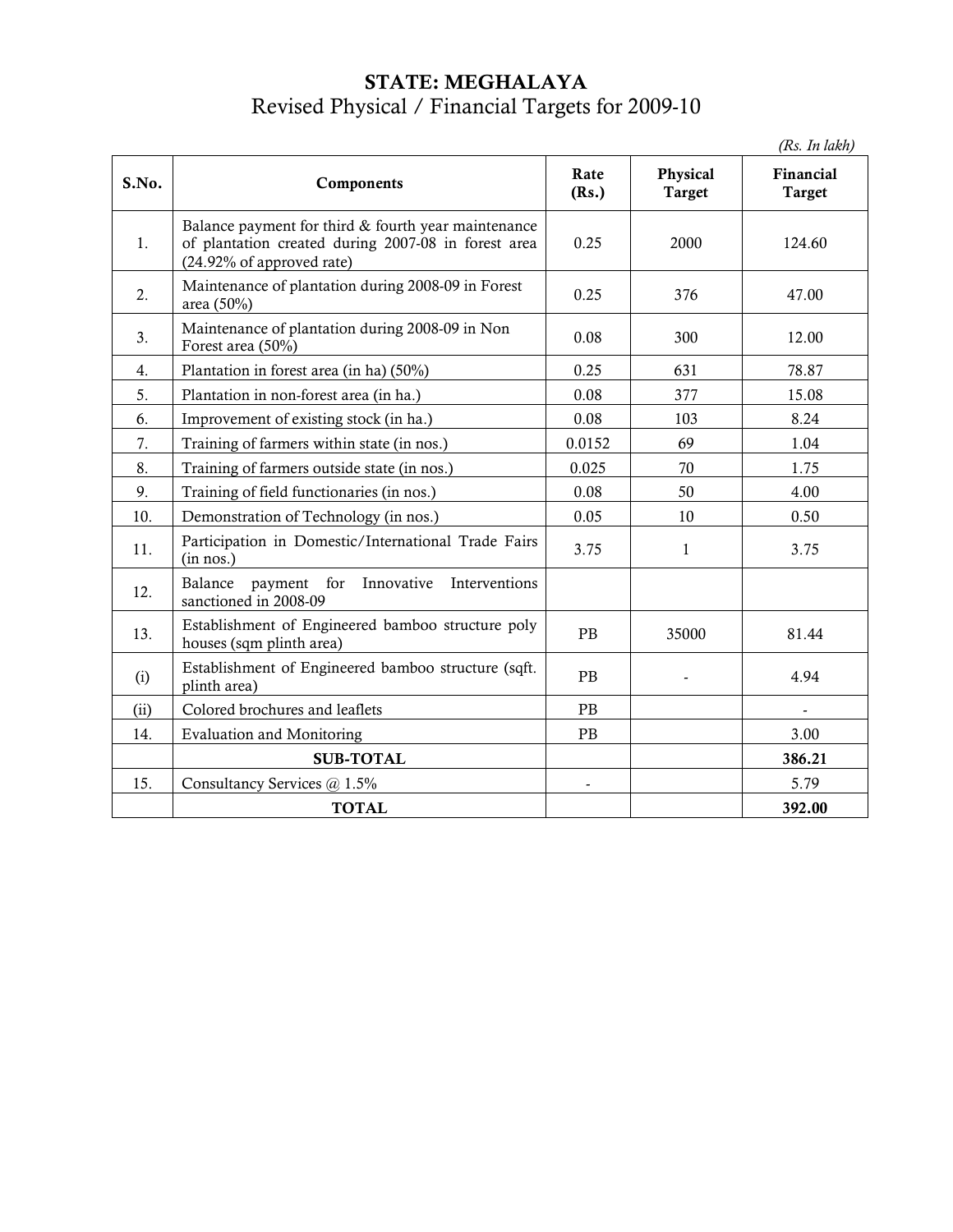### STATE: MIZORAM Revised Physical / Financial Targets for 2009-10

(Rs. In lakhs) S.No. Components Rate (Rs.) Physical Target Financial Target 1. Centralized nurseries in public sector (in nos) 2.73 - - 2. Kisan nurseries in private sector (in nos.)  $\vert$  0.065  $\beta$  Mahila nurseries in private sector (in nos.)  $\beta$  0.065 4. Maintenance of plantation created during 2008-09 Maintenance of plantation created during 2008-09 | 0.25 | 1500 | 187.50 5. Maintenance of plantation created during 2008-09 in Non-Forest area (50% - balance) 0.08 500 20.00 6. Plantation in forest area (in ha)  $(50\%)$   $\qquad \qquad$  0.25  $\qquad$  3000  $\qquad$  375.00 7. Plantation in non-forest area (in ha.)  $(50\%)$  0.08  $\left| \right|$  2500 100.00 8. Improvement of existing stock in forest areas  $(in \begin{vmatrix} 0.08 \\ 0.08 \end{vmatrix}$  944 75.52 9. Training of farmers within state (in nos.) 0.0152 98 1.49 10. Training of farmers outside state (in nos.)  $\begin{array}{|c|c|c|c|c|c|c|c|c|} \hline 0.025 & 50 & 1.25 \end{array}$  $11.$  Training of field functionaries (in nos.)  $0.08$  50  $4.00$ 12. Demonstration of Technology (in nos.) 0.05 4 0.20 13. Workshop/Seminars at: State Level (in nos.)  $\begin{array}{|c|c|c|c|c|c|c|c|c|} \hline 3.00 & 1 & 3.00 \hline \end{array}$  $14.$  Workshop/Seminars at: District Level (in nos.)  $1.00$  8 8.00 15. Pest and Disease Management (in ha.)  $\begin{array}{|c|c|c|c|c|c|c|c|c|} \hline 10.002 & 5000 & 10.00 \ \hline \end{array}$ 16. Micro-irrigation in non-forest areas (in ha.) 0.20 - - 17. Post Harvest Storage & Treatment Facilities (in  $\begin{array}{|l|l|}\n\hline\n20.00 & 1 & 20.00\n\end{array}$ 18. Participation in Domestic Trade Fairs (in nos.)  $\begin{array}{|l|l|} \hline 3.75 & 1 & 1 & 3.75 \ \hline \end{array}$ 19. Conducting of Stock & Market survey PB\* 12.00 20 Evaluation and Monitoring PB\* EX 5.00  $21.$  Coloured Brochures and Leaflets  $2.00$  $22 \quad$  Bamboo wholesale & Retail markets near villages  $\begin{array}{|l} \hline \end{array}$  16/5.33  $\begin{array}{|l} \hline \end{array}$  5 26.65 23. Retail Outlets 13.33 40/13.33 1 1 13.33 24. Bamboo Bazaars (in nos) 27/9 2 18.00 SUB-TOTAL 886.69 25. Consultancy Services @ 1.5% 13.31

TOTAL 900.00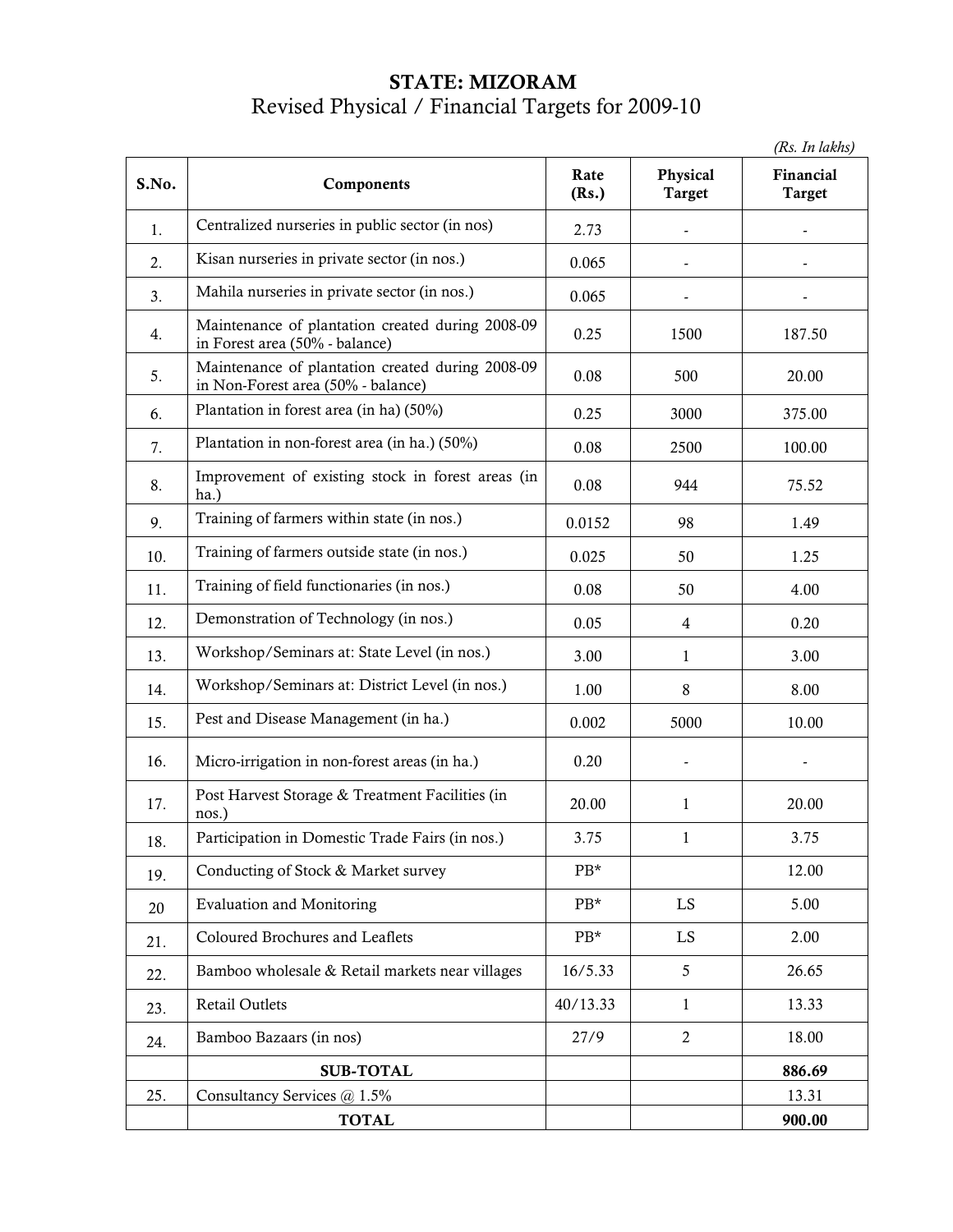## STATE: NAGALAND Revised Physical / Financial Targets for 2009-10

|       |                                                                                                                                          |                         |                           | (Rs. In lakh)       |
|-------|------------------------------------------------------------------------------------------------------------------------------------------|-------------------------|---------------------------|---------------------|
| S.No. | Components                                                                                                                               | Rate<br>(Rs.)           | Physical<br><b>Target</b> | Financial<br>Target |
| 1.    | Balance unreleased allocation under PM's package<br>2008-09 (Annex-A)                                                                    | 0.25                    |                           | 138.00              |
| 2.    | Plantation in forest land (ha) (50%)                                                                                                     | 0.25                    | 2980                      | 372.50              |
| 3.    | Maintenance of plantation in forest areas during<br>2008-09 (50%) (ha)                                                                   | 0.25                    | 2512                      | 314.00              |
| 4.    | Improvement of existing stock (ha)                                                                                                       | 0.08                    | 1250                      | 100.00              |
| 5.    | Vegetative propagation nurseries (nos)                                                                                                   | 10.00                   |                           |                     |
| 6.    | Pest and Disease Management (ha)                                                                                                         | 0.002                   | 5915                      | 11.83               |
| 7.    | Trainings:<br>a) Field functionaries.<br>Farmers outside State.<br>b)<br>Farmers within State.<br>$\mathcal{C}$                          | 0.08<br>0.025<br>0.0152 |                           |                     |
| 8.    | Participation in trade fairs:<br>a) International.<br>b) National/Domestic.                                                              | 7.2<br>3.75             | $\mathbf{1}$              | 3.75                |
| 9.    | State-level Workshop/Seminars                                                                                                            | 3.00                    | 1                         | 3.00                |
| 10.   | Innovative intervention (Bamboo Road)*                                                                                                   | 10.00                   |                           |                     |
| 11.   | Innovative intervention $-$ (a) Nagaland Bamboo<br>Resource Centre - Development of Bamboo<br>Handicrafts including training of Artisans | $PB*$                   |                           | 8.00                |
| 12.   | Tissue culture lab                                                                                                                       | 21.00                   |                           |                     |
|       | Sub - Total                                                                                                                              |                         |                           | 951.08              |
| 13.   | Consultancy Services @ 1.5%                                                                                                              |                         |                           | 14.26               |
|       | <b>Total</b>                                                                                                                             |                         |                           | 965.34              |

#### Detailed of Approve Physical / Financial Target for 2009-10 Under PM's Package

|      |                                                                             |                  |                    | (Rs. In lakh)       |
|------|-----------------------------------------------------------------------------|------------------|--------------------|---------------------|
| S.No | Components                                                                  | Rate<br>(in Rs.) | Physical<br>Target | Financial<br>Target |
| 1.   | Maintenance of Plantation during 2007-08 in<br>forest area $(in, ha)$ (50%) | 0.25             | 1000               | 120.75              |
| 2.   | Training of farmers within state (in nos.)                                  | 0.0152           | 602                | 9.15                |
| 3.   | Training of farmers outside state (in nos.)                                 | 0.025            | 324                | 8.10                |
|      | <b>TOTAL</b>                                                                |                  |                    | 138.00              |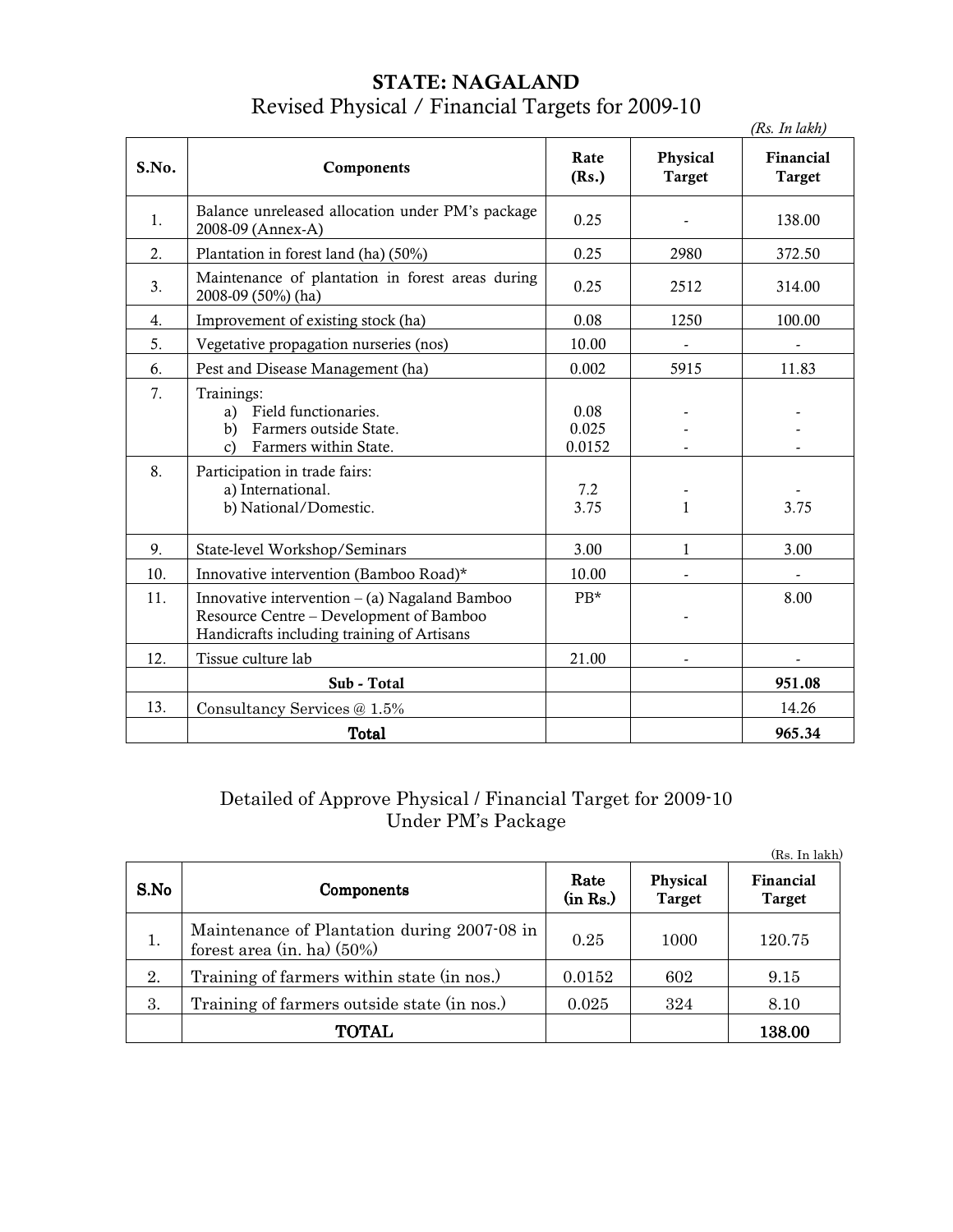### STATE: SIKKIM Revised Physical / Financial Targets for 2009-10

|       |                                                                                                                                                 |               |                           | (Rs. In lakh)              |
|-------|-------------------------------------------------------------------------------------------------------------------------------------------------|---------------|---------------------------|----------------------------|
| S.No. | Components                                                                                                                                      | Rate<br>(Rs.) | Physical<br><b>Target</b> | Financial<br><b>Target</b> |
| 1.    | Plantation in forest area (in ha) (50%)                                                                                                         | 0.25          | 400                       | 50.00                      |
| 2.    | Plantation in non-forest area (in ha.) (50%)                                                                                                    | 0.08          | 1767                      | 70.68                      |
| 3.    | Maintenance of plantation in forest areas during<br>2008-09 (50%)                                                                               | 0.25          | 140.50                    | 17.56                      |
| 4.    | Maintenance of plantation in non-forest areas during<br>2008-09 (50%)                                                                           | 0.08          | 500                       | 20.00                      |
| 5.    | Improvement of existing stock in non-forest areas (in<br>ha.)                                                                                   | 0.08          | 150                       | 12.00                      |
| 6.    | Training of farmers within state (in nos.)                                                                                                      | 0.0152        | 150                       | 2.28                       |
| 7.    | Training of farmers outside state (in nos.)                                                                                                     | 0.025         | 100                       | 2.50                       |
| 8.    | Training of field functionaries (in nos.)                                                                                                       | 0.08          | 50                        | 4.00                       |
| 9.    | Workshop/Seminars at: State Level (in nos.)                                                                                                     | 3.00          | $\mathbf{1}$              | 3.00                       |
| 10.   | Workshop/Seminars at: District Level (in nos.)                                                                                                  | 1.00          | $\overline{3}$            | 3.00                       |
| 11.   | Pest and Disease Management (in ha.)                                                                                                            | 0.002         | 2300                      | 4.60                       |
| 12.   | Micro-irrigation in non-forest areas (in ha.)                                                                                                   | 0.20          |                           |                            |
| 13.   | Post Harvest Storage & Treatment Facilities (in nos.)                                                                                           | 20.00         | $\frac{1}{2}$             | $\overline{\phantom{a}}$   |
| 14.   | Participation in Domestic Trade Fairs (in nos.)                                                                                                 | 3.75          | $\mathbf{2}$              | 7.50                       |
| 15.   | Participation in Intern'l Trade Fairs (in nos.)                                                                                                 | 7.50          | $\overline{a}$            |                            |
| 16.   | Innovative Intervention (in nos.)                                                                                                               |               |                           |                            |
|       | (a) Outsourcing of tissue culture bamboo seedlings<br>(Moso Bamboo)                                                                             | $PB*$         | $\overline{a}$            | 15.00                      |
|       | (b) Construction of low-cost Green Houses structure<br>with treated bamboo under innovative including<br>training of local farmer. (77586 sqm.) | $PB*$         |                           | 153.12                     |
| 17.   | <b>Evaluation and Monitoring</b>                                                                                                                | PB*           |                           | 5.00                       |
| 18.   | Coloured Brochures and Leaflets                                                                                                                 | PB*           |                           | 3.00                       |
| 19.   | Audio-Visual<br>Media<br>/ Newspapers<br>Database<br>Generation and Management                                                                  | $PB*$         |                           | 1.00                       |
| 20.   | Information Web Based Database                                                                                                                  | PB*           |                           |                            |
|       | <b>SUB-TOTAL</b>                                                                                                                                |               |                           | 374.24                     |
| 21.   | Consultancy Services @ 1.5%                                                                                                                     |               |                           | 5.61                       |
|       | <b>TOTAL</b>                                                                                                                                    |               |                           | 379.85                     |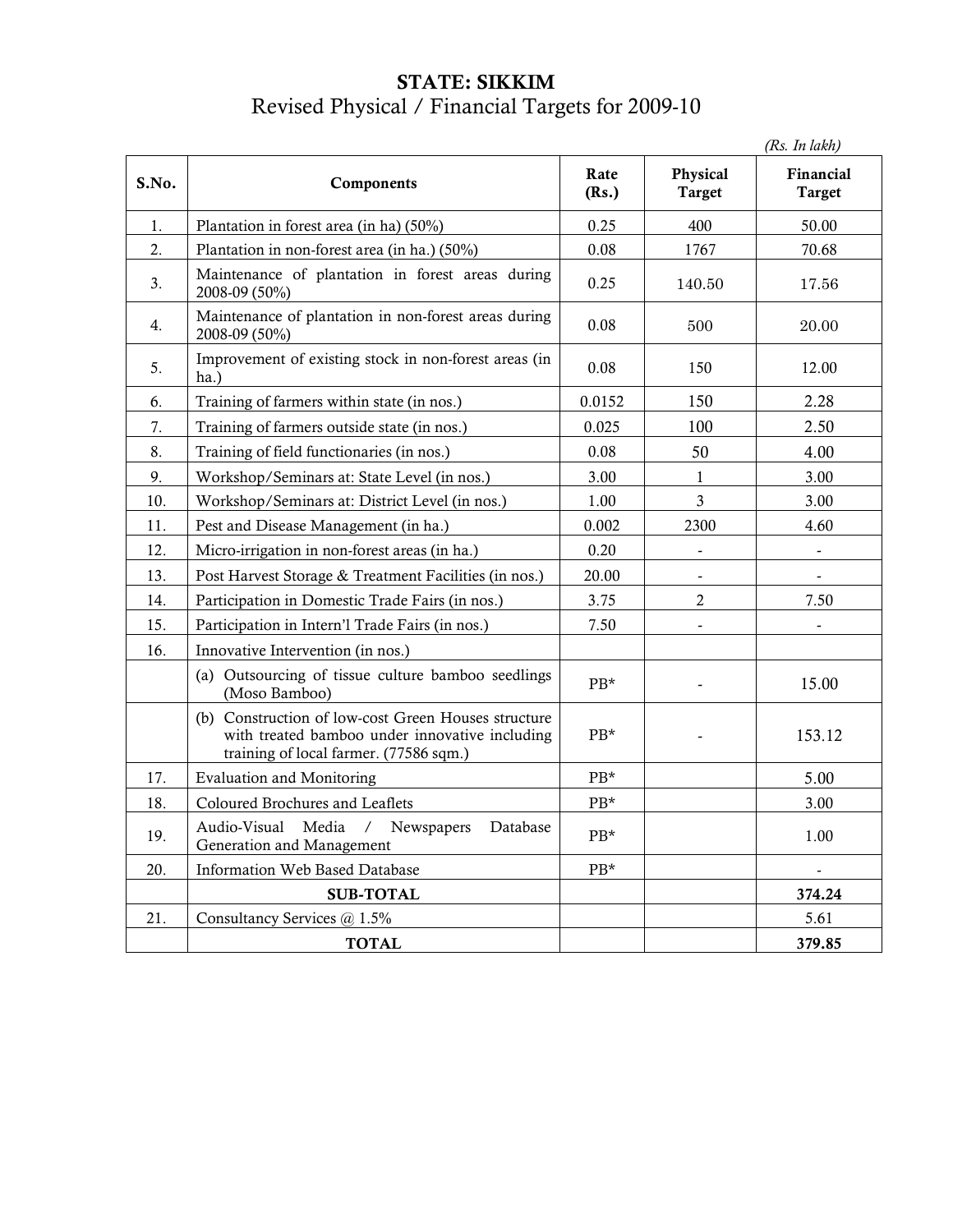### STATE: TRIPURA Revised Physical / Financial Targets for 2009-10

|       | (Rs. In lakh)                                                                                           |               |                           |                            |  |
|-------|---------------------------------------------------------------------------------------------------------|---------------|---------------------------|----------------------------|--|
| S.No. | Components                                                                                              | Rate<br>(Rs.) | Physical<br><b>Target</b> | Financial<br><b>Target</b> |  |
| 1.    | Centralized nurseries in public sector (in nos)                                                         | 2.73          |                           |                            |  |
| 2.    | Centralized nurseries in private sector(in nos)                                                         | 0.68          |                           |                            |  |
| 3.    | Kisan nurseries in public sector (in nos.)                                                              | 0.065         | $\blacksquare$            | $\overline{\phantom{a}}$   |  |
| 4.    | Kisan nurseries in private sector (in nos.)                                                             | 0.065         |                           |                            |  |
| 5.    | Mahila nurseries in public sector (in nos.)                                                             | 0.065         | $\overline{\phantom{a}}$  | $\overline{\phantom{a}}$   |  |
| 6.    | Mahila nurseries in private sector (in nos.)                                                            | 0.065         | $\overline{\phantom{a}}$  |                            |  |
| 7.    | Maintenance of plantation during 2007-08 in Forest<br>area (50%)                                        | 0.25          |                           |                            |  |
| 8.    | Plantation in forest area (in ha) (50%)                                                                 | 0.25          | 200                       | 25.00                      |  |
| 9.    | Plantation in non-forest area (in ha.) (50%)                                                            | 0.08          | 510                       | 20.40                      |  |
| 10.   | Improvement of existing stock (in ha.)                                                                  | 0.08          | 237                       | 18.96                      |  |
| 11.   | Training of farmers within state (in nos.)                                                              | 0.0152        | 149                       | 2.26                       |  |
| 12.   | Training of farmers outside state (in nos.)                                                             | 0.025         | 86                        | 2.15                       |  |
| 13.   | Training of field functionaries (in nos.)                                                               | 0.08          | 25                        | 2.00                       |  |
| 14.   | Demonstration of Technology (in nos.)                                                                   | 0.05          | 20                        | 1.00                       |  |
| 15.   | Workshop/Seminars at: State Level (in nos.)                                                             | 3.00          | $\mathbf{1}$              | 3.00                       |  |
| 16.   | Workshop/Seminars at: District Level (in nos.)                                                          | 1.00          | $\overline{4}$            | 4.00                       |  |
| 17.   | Participation in Domestic Trade Fairs (in nos.)                                                         | 3.75          | $\mathbf{1}$              | 3.75                       |  |
| 18.   | Innovative Intervention: Enhancement of the capacity<br>of the existing bamboo furniture units (in nos) | PB*           |                           | $\overline{\phantom{a}}$   |  |
| 19.   | <b>Evaluation and Monitoring</b>                                                                        | PB*           |                           | 3.00                       |  |
| 20    | Retail Outlets                                                                                          | $PB*$         |                           | 10.00                      |  |
| 21.   | Market survey                                                                                           | $PB*$         |                           | 3.00                       |  |
| 22.   | Contingency                                                                                             |               |                           |                            |  |
|       | <b>SUB-TOTAL</b>                                                                                        |               |                           | 98.52                      |  |
| 23.   | Consultancy Services @ 1.5%                                                                             |               |                           | 1.48                       |  |
|       | <b>GRAND TOTAL</b>                                                                                      |               |                           | 100.00                     |  |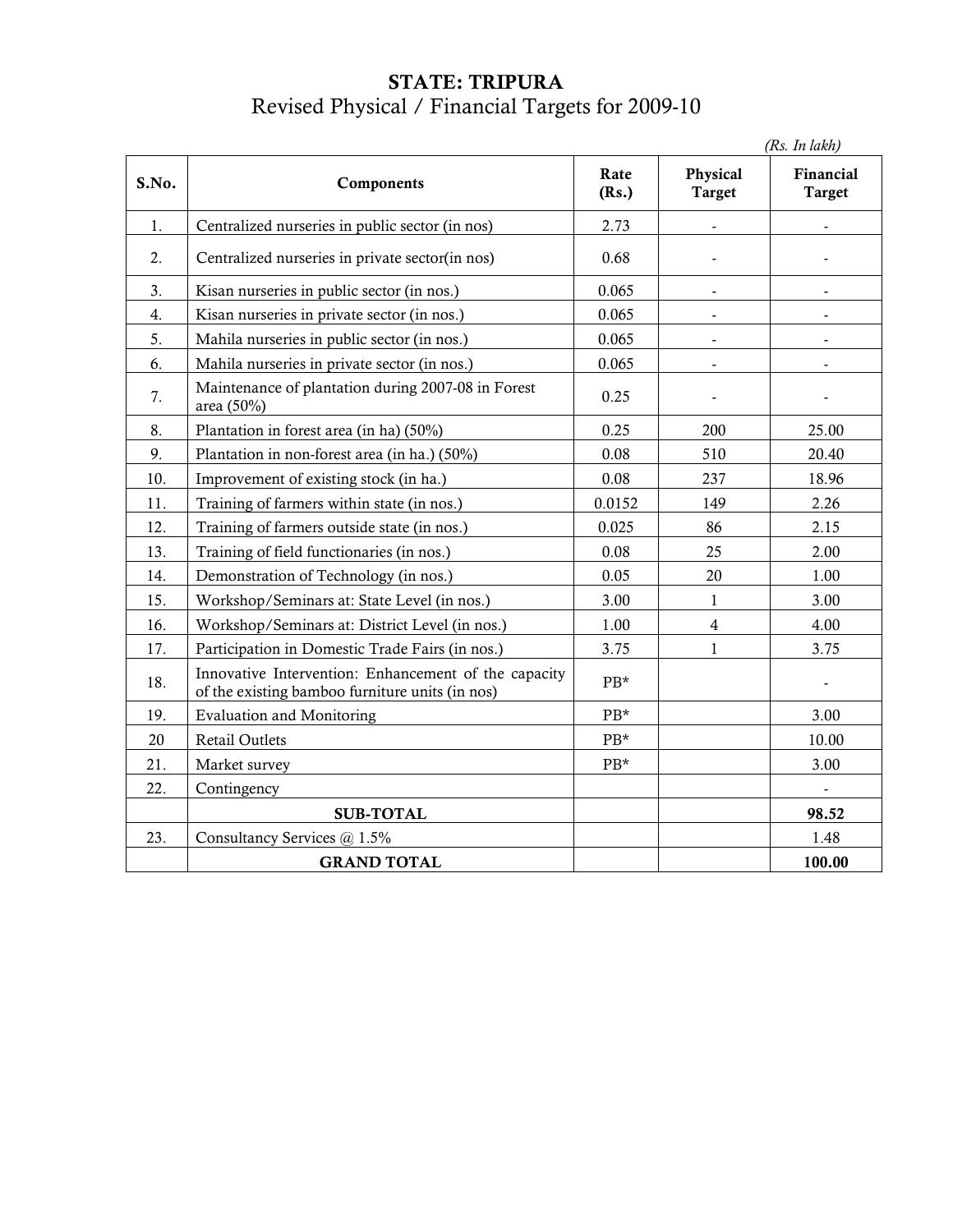# STATE: ANDHRA PRADESH Revised Physical / Financial Targets for 2009-10

|                |                                                 |               |                           | (Rs. In lakh)              |
|----------------|-------------------------------------------------|---------------|---------------------------|----------------------------|
| S.No.          | Components                                      | Rate<br>(Rs.) | Physical<br><b>Target</b> | Financial<br><b>Target</b> |
| 1.             | Centralized nurseries in public sector (in nos) | 2.73          | 2                         | 5.46                       |
| 2.             | Plantation in forest area (in ha) (50%)         | 0.25          | 142                       | 17.75                      |
| 3 <sub>1</sub> | Training of field functionaries (in nos.)       | 0.08          |                           |                            |
| 4.             | Demonstration of Technology (in nos.)           | 0.05          | 30                        | 1.50                       |
| 5.             | Pest and Disease Management (in ha.)            | 0.002         |                           |                            |
| 6.             | Innovative Intervention (in nos)                | $PB*$         |                           |                            |
|                | <b>SUB-TOTAL</b>                                |               |                           | 24.71                      |
| 7.             | Consultancy Services @ 1.5%                     |               |                           | 0.38                       |
|                | <b>GRAND TOTAL</b>                              |               |                           | 25.09                      |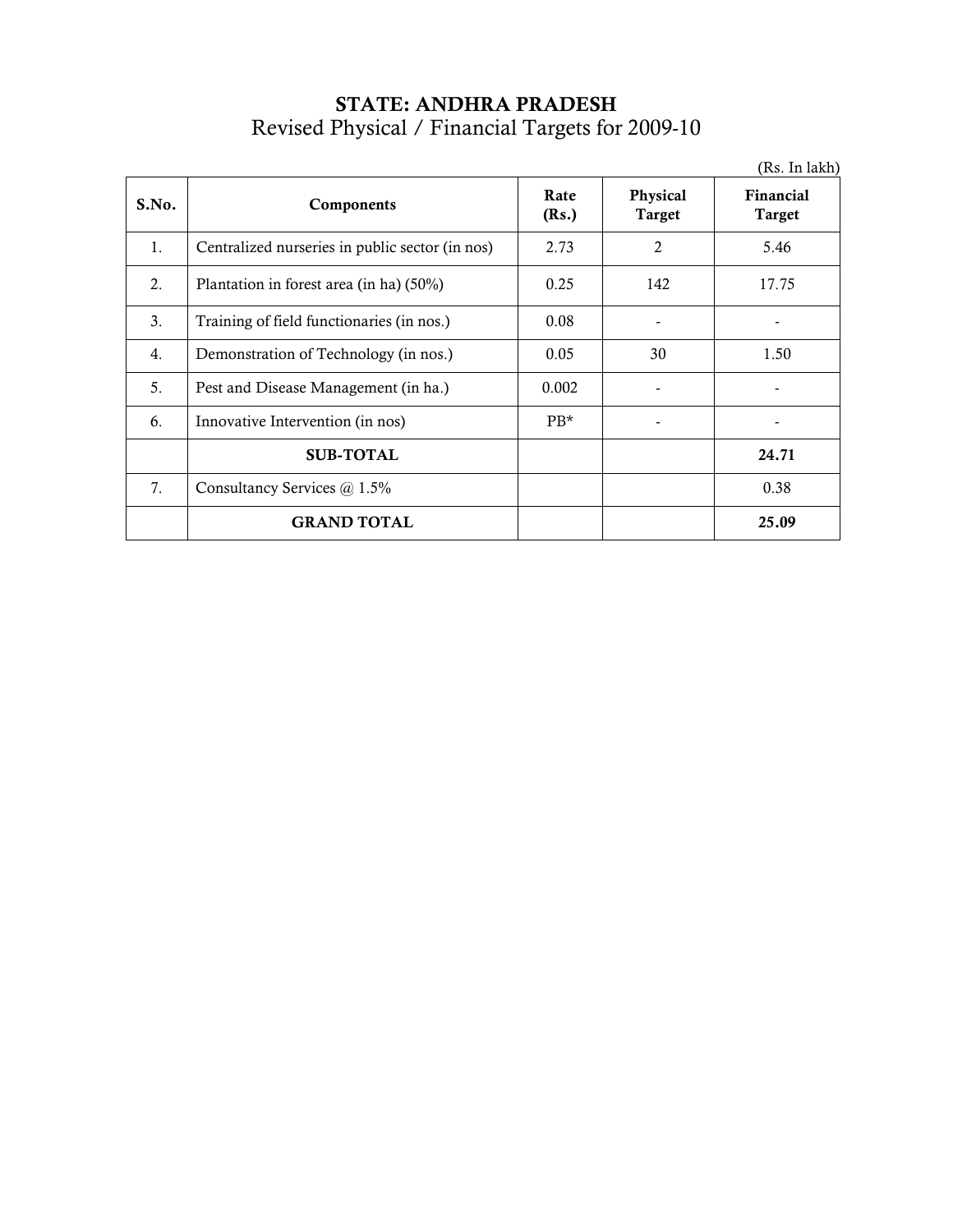### STATE: CHHATTISGARH Revised Physical / Financial Targets for 2009-10

|       |                                                                                                   |                          |                           | (Rs. In lakh)              |
|-------|---------------------------------------------------------------------------------------------------|--------------------------|---------------------------|----------------------------|
| S.No. | Components                                                                                        | Rate<br>(Rs.)            | Physical<br><b>Target</b> | Financial<br><b>Target</b> |
| 1.    | Centralized nurseries in public sector (in nos)                                                   | 2.73                     |                           |                            |
| 2.    | Kisan nurseries in public sector (in nos.)                                                        | 0.065                    |                           |                            |
| 3.    | Kisan nurseries in private sector (in nos.)                                                       | 0.065                    |                           |                            |
| 4.    | Mahila nurseries in public sector (in nos.)                                                       | 0.065                    |                           |                            |
| 5.    | Mahila nurseries in private sector (in nos.)                                                      | 0.065                    | $\overline{\phantom{a}}$  |                            |
| 6.    | Tissue Culture Units in Public Sector (in nos)                                                    | 10.50                    | $\overline{\phantom{0}}$  |                            |
| 7.    | Plantation in forest area (in ha) (50%)                                                           | 0.25                     | 2255                      | 281.87                     |
| 8.    | Plantation in non-forest area (in ha.) (50%)                                                      | 0.08                     | 2000                      | 80.00                      |
| 9.    | Improvement of existing stock (in ha.)                                                            | 0.08                     | 500                       | 40.00                      |
| 10.   | Training of farmers within state (in nos.)                                                        | 0.0152                   | 201                       | 3.05                       |
| 11.   | Training of farmers outside state (in nos.)                                                       | 0.025                    | 100                       | 2.50                       |
| 12.   | Training of field functionaries (in nos.)                                                         | 0.08                     | 50                        | 4.00                       |
| 13.   | Training of Artisans (in nos.)                                                                    | 0.075                    |                           |                            |
| 14.   | Workshop/Seminars at: State Level (in nos.)                                                       | 3.00                     | 1                         | 3.00                       |
| 15.   | Workshop/Seminars at: District Level (in nos.)                                                    | 1.00                     | 6                         | 6.00                       |
| 16.   | Pest and Disease Management (in ha.)                                                              | 0.002                    | 3125                      | 6.25                       |
| 17.   | Micro-irrigation (in ha.)                                                                         | 0.20                     |                           |                            |
| 18.   | Participation in domestic Trade Fairs (in nos.)                                                   | 3.75                     | 1                         | 3.75                       |
| 19.   | International Trip to China, Taiwan                                                               | 30.00                    |                           |                            |
| 20    | Innovative Intervention: Establishment of Bamboo<br>Craft Training & Processing Centres (in nos.) | $\rm{PB}$                |                           |                            |
| 21.   | Intervention:<br>Establishment<br>of<br>Innovative<br>Bambusetum                                  |                          |                           |                            |
| 22.   | <b>Evaluation and Monitoring</b>                                                                  | $\rm{PB}$                |                           | 5.00                       |
| 23.   | Retail Outlets                                                                                    | $\overline{\phantom{a}}$ |                           |                            |
| 24.   | Market survey                                                                                     | $\rm{PB}$                |                           | 3.00                       |
| 25.   | <b>SUB-TOTAL</b>                                                                                  |                          |                           | 438.42                     |
| 26.   | Consultancy Services @ 1.5%                                                                       |                          |                           | 6.58                       |
|       | <b>TOTAL</b>                                                                                      |                          |                           | 445.00                     |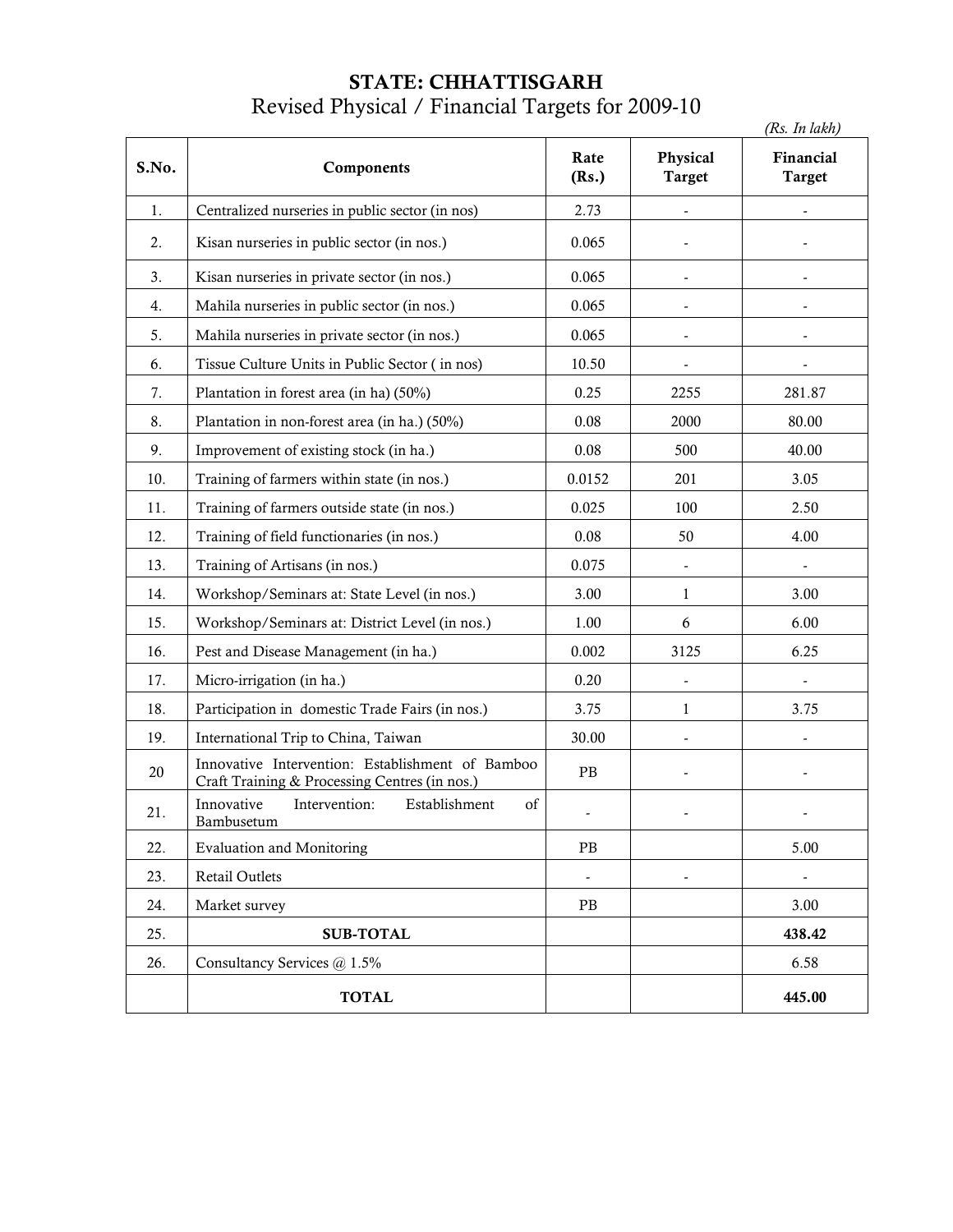### STATE: GUJARAT Revised Physical / Financial Targets for 2009-10

|       |                                                                                                                                                                             |               |                           | (Rs. In lakh)              |
|-------|-----------------------------------------------------------------------------------------------------------------------------------------------------------------------------|---------------|---------------------------|----------------------------|
| S.No. | Components                                                                                                                                                                  | Rate<br>(Rs.) | Physical<br><b>Target</b> | Financial<br><b>Target</b> |
| 1.    | Centralized nurseries in public sector (in nos)                                                                                                                             | 2.73          | $\mathbf{2}$              | 5.46                       |
| 2.    | Mahila nurseries in private sector (in nos.)                                                                                                                                | 0.065         | 5                         | 0.32                       |
| 3.    | Kissan nurseries in private sector (in nos.)                                                                                                                                | 0.065         | 5                         | 0.32                       |
| 4.    | Maintenance of plantation during 2008-09 in Forest<br>area (50%)                                                                                                            | 0.25          | 2000                      | 250.00                     |
| 5.    | Maintenance of plantation during 2008-09 in Non<br>Forest area (50%)                                                                                                        | 0.08          | 300                       | 12.00                      |
| 6.    | Certification of planting material (in nos.)                                                                                                                                | PB            | PB                        | 2.00                       |
| 7.    | Plantation in forest area (in ha) (50%)                                                                                                                                     | 0.25          | 1102                      | 137.75                     |
| 8.    | Plantation in non-forest area (in ha.) (50%)                                                                                                                                | 0.08          | 265                       | 10.60                      |
| 9.    | Improvement of existing stock (in ha.)                                                                                                                                      | 0.08          | 100                       | 8.00                       |
| 10.   | Training of farmers within state (in nos.)                                                                                                                                  | 0.0152        | -                         |                            |
| 11.   | Training of farmers outside state (in nos.)                                                                                                                                 | 0.025         |                           |                            |
| 12.   | Training of field functionaries (in nos.)                                                                                                                                   | 0.08          | $\overline{\phantom{a}}$  | $\overline{\phantom{a}}$   |
| 13.   | Demonstration of Technology (in nos.)                                                                                                                                       | 0.05          | 10                        | 0.50                       |
| 14.   | Workshop/Seminars at: State Level (in nos.)                                                                                                                                 | 3.00          | $\mathbf{1}$              | 3.00                       |
| 15.   | Workshop/Seminars at: District Level (in nos.)                                                                                                                              | 1.00          | 3                         | 3.00                       |
| 16.   | Pest and Disease Management (in ha.)                                                                                                                                        | 0.002         | 2000                      | 4.00                       |
| 17.   | Micro-irrigation (in ha.)                                                                                                                                                   | 0.20          | $\overline{\phantom{a}}$  | $\overline{\phantom{a}}$   |
| 18.   | Post Harvest Storage & Treatment Facilities (in<br>nos.)                                                                                                                    | PB            |                           |                            |
| 19.   | Participation in Domestic Trade Fairs (in nos.)                                                                                                                             | PB            | 1                         | 3.75                       |
| 20    | Innovative Intervention: Training of Kotwalia tribe<br>member on skill improvement in handicrafts (in<br>nos)                                                               | PB            |                           | 24.55                      |
| 21.   | <b>Evaluation and Monitoring</b>                                                                                                                                            | $\rm{PB}$     |                           | 3.00                       |
| 22.   | Bamboo Retail markets near villages                                                                                                                                         | PB            | 1                         | 4.00                       |
| 23.   | Retail Outlets                                                                                                                                                              | $\rm{PB}$     | $\overline{\phantom{a}}$  |                            |
| 24.   | Bamboo Bazaars                                                                                                                                                              | PB            | $\overline{\phantom{a}}$  | $\overline{\phantom{a}}$   |
| 25.   | Coloured Brochure and leaflets                                                                                                                                              | PB            |                           | 2.00                       |
| 26.   | Promotional Campaign through electronic/print<br>media                                                                                                                      | PB            |                           | 5.00                       |
| 27.   | Data Generation & management                                                                                                                                                | PB            |                           | 3.50                       |
| 28.   | Experimental Trials on Species introduction,<br>Genetic adaptability and comparision of genetic<br>productivity of potential bamboo species in south<br>Gujarat (under R&D) | PB            |                           |                            |
|       | <b>SUB-TOTAL</b>                                                                                                                                                            |               |                           | 482.75                     |
| 29    | Consultancy Services @ 1.5%                                                                                                                                                 |               |                           | 7.25                       |
|       | <b>GRAND TOTAL</b>                                                                                                                                                          |               |                           | 490.00                     |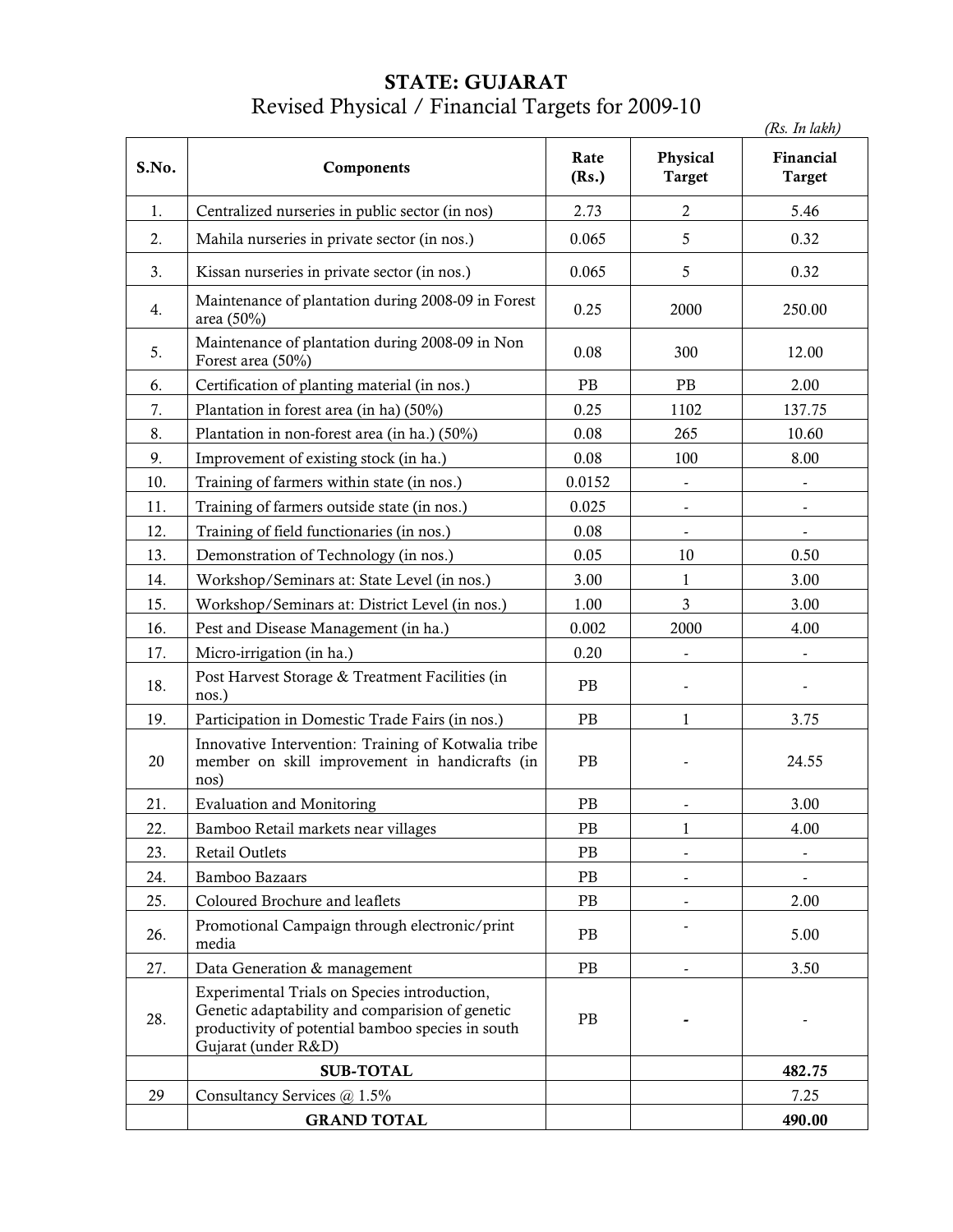# STATE: JAMMU & KASHMIR Revised Physical / Financial Targets for 2009-10

|       |                                                 |               |                           | (Rs. In lakh)              |
|-------|-------------------------------------------------|---------------|---------------------------|----------------------------|
| S.No. | Components                                      | Rate<br>(Rs.) | Physical<br><b>Target</b> | Financial<br><b>Target</b> |
| 1.    | Centralized nurseries in public sector (in nos) | 2.73          | $\mathbf{1}$              | 2.73                       |
| 2.    | Centralized nurseries in private sector(in nos) | 0.68          | $\overline{c}$            | 1.36                       |
| 3.    | Kisan nurseries in public sector (in nos.)      | 0.065         | 5                         | 0.32                       |
| 4.    | Kisan nurseries in private sector (in nos.)     | 0.065         | 5                         | 0.32                       |
| 5.    | Mahila nurseries in public sector (in nos.)     | 0.065         | 5                         | 0.32                       |
| 6.    | Mahila nurseries in private sector (in nos.)    | 0.065         | 5                         | 0.32                       |
| 7.    | Harvesting & sustainable development            |               |                           |                            |
| 8.    | Developing new bamboo agro forestry techniques  |               |                           |                            |
| 9.    | Bamboo and livelihood                           |               | $\overline{\phantom{a}}$  |                            |
| 10.   | Certification of planting material (in nos.)    | PB            |                           | 0.80                       |
| 11.   | Plantation in forest area (in ha) (50%)         | 0.25          |                           |                            |
| 12.   | Plantation in non-forest area (in ha.) (50%)    | 0.08          | 412                       | 16.48                      |
| 13.   | Improvement of existing stock (in ha.)          | 0.08          | 60                        | 4.80                       |
| 14.   | Training of farmers within state (in nos.)      | 0.0152        | 100                       | 1.52                       |
| 15.   | Training of farmers outside state (in nos.)     | 0.025         | 52                        | 1.30                       |
| 16.   | Training of field functionaries (in nos.)       | 0.08          | 25                        | 2.00                       |
| 17.   | Demonstration of Technology (in nos.)           | 0.05          | 18                        | 0.90                       |
| 18.   | Workshop/Seminars at: National Level (in nos.)  |               |                           |                            |
| 19.   | Workshop/Seminars at: State Level (in nos.)     | 3.00          | $\mathbf{1}$              | 3.00                       |
| 20.   | Workshop/Seminars at: District Level (in nos.)  | 1.00          | 3                         | 3.00                       |
| 21.   | Participation in Domestic Trade fare            | 3.75          |                           |                            |
| 22.   | Pest and Disease Management (in ha.)            | 0.002         | 120                       | 0.24                       |
| 23.   | Micro-irrigation (in ha.)                       | 0.20          |                           | $\overline{\phantom{0}}$   |
| 24.   | Innovative Intervention (in nos.)               | $\rm{PB}$     |                           |                            |
| 25.   | Monitoring & Evaluation                         |               |                           |                            |
| 26.   | Coloured Brochures & leaflets etc.              | PB            |                           |                            |
| 27.   | Promotional Campaigns                           | PB            |                           |                            |
| 28.   | State Bamboo Cell                               |               |                           |                            |
|       | <b>SUB-TOTAL</b>                                |               |                           | 39.41                      |
| 29.   | Consultancy Services @ 1.5%                     |               |                           | 0.59                       |
|       | <b>TOTAL</b>                                    |               |                           | 40.00                      |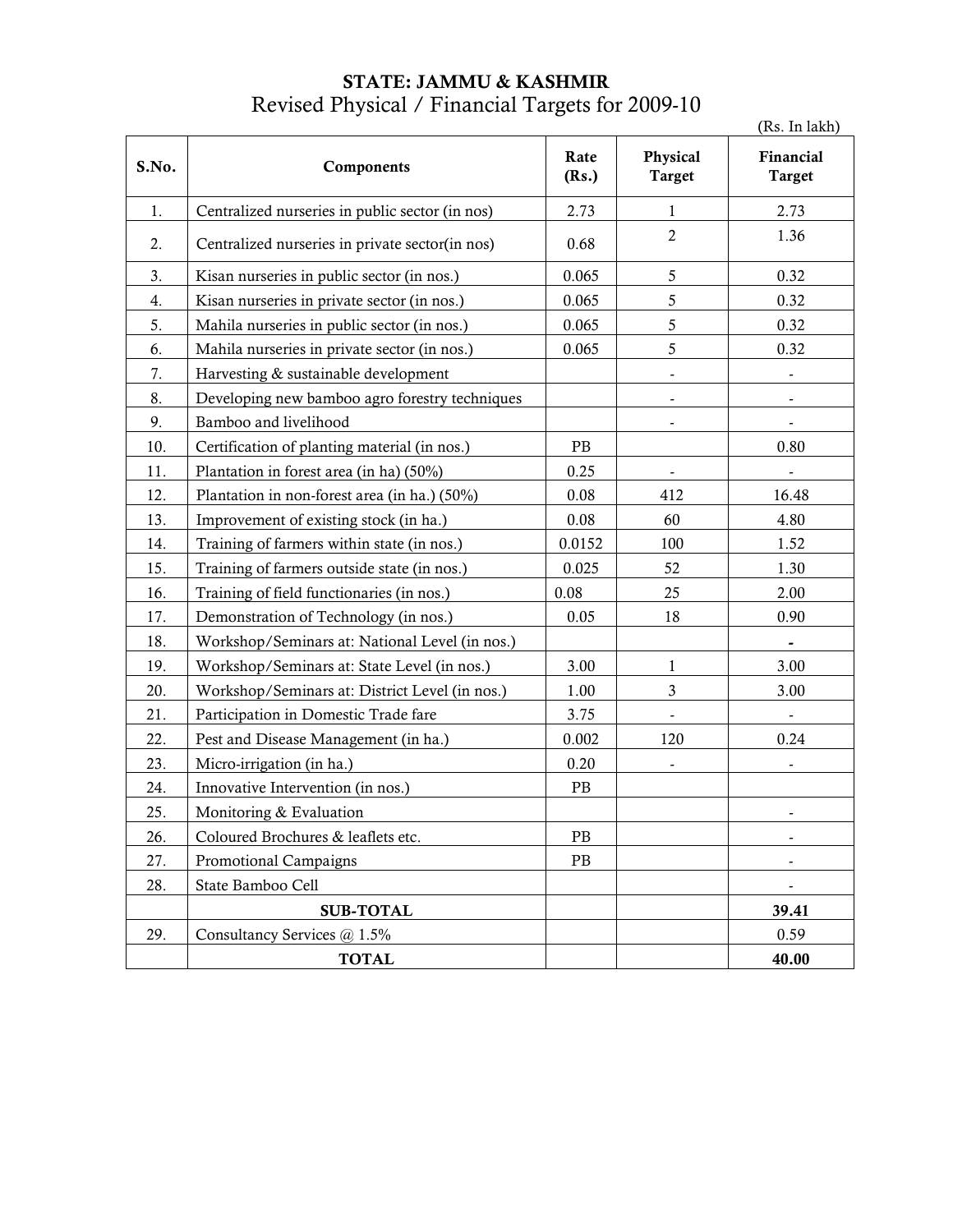### STATE: JHARKHAND Revised Physical / Financial Targets for 2009-10

|       |                                                                                                                                                            |               |                           | (Rs. In lakh)       |
|-------|------------------------------------------------------------------------------------------------------------------------------------------------------------|---------------|---------------------------|---------------------|
| S.No. | Components                                                                                                                                                 | Rate<br>(Rs.) | Physical<br><b>Target</b> | Financial<br>Target |
| 1.    | Centralized nurseries in public sector (in nos)                                                                                                            | 2.73          | $\overline{\phantom{a}}$  |                     |
| 2.    | Maintenance of plantation during 2008-09 in<br>Forest area (50%)                                                                                           | 0.25          | 832                       | 104.00              |
| 3.    | Maintenance of plantation during 2008-09 in<br>Non Forest area (50%)                                                                                       | 0.08          |                           |                     |
| 4.    | Certification of planting material (in nos.)                                                                                                               | PB            |                           | 2.00                |
| 5.    | Plantation in forest area (in ha) (50%)                                                                                                                    | 0.25          | 1076                      | 134.50              |
| 6.    | Plantation in non-forest area (in ha.) (50%)                                                                                                               | 0.08          | 256                       | 10.24               |
| 7.    | Improvement of existing stock (in ha.)                                                                                                                     | 0.08          | 344                       | 27.52               |
| 8.    | Training of farmers within state (in nos.)                                                                                                                 | 0.0152        | 103                       | 1.56                |
| 9.    | Training of farmers outside state (in nos.)                                                                                                                | 0.025         | 50                        | 1.25                |
| 10.   | Training of field functionaries (in nos.)                                                                                                                  | 0.08          | 50                        | 4.00                |
| 11.   | Workshop/Seminars at: National Level (in nos)                                                                                                              | 5.00          |                           |                     |
| 12.   | Workshop/Seminars at: State Level (in nos.)                                                                                                                | 3.00          | $\mathbf{1}$              | 3.00                |
| 13.   | Workshop/Seminars at: District Level (in nos.)                                                                                                             | 1.00          | $\mathbf{2}$              | 2.00                |
| 14.   | Participation in Domestic Trade Fairs (in nos.)                                                                                                            | 3.75          | $\mathbf{1}$              | 3.75                |
| 15.   | Micro-irrigation (in ha.)                                                                                                                                  | 0.20          | $\overline{a}$            |                     |
| 16.   | Innovative Intervention (in nos)<br>(i) Training programme of 30 artisans for bamboo<br>handicraft development including new machine,<br>raw material etc. | PB            |                           | 15.50               |
| 17.   | <b>Evaluation and Monitoring</b>                                                                                                                           | PB            |                           | 3.00                |
| 18.   | Bamboo Retail markets                                                                                                                                      | PB            |                           |                     |
| 19.   | Establishment of R&D centre at BAU                                                                                                                         | PB            |                           |                     |
| 20.   | Tissue culture laboratory (by BAU) under R&D                                                                                                               | PB            |                           |                     |
|       | <b>SUB-TOTAL</b>                                                                                                                                           |               |                           | 312.32              |
| 21.   | Consultancy Services @ 1.5%                                                                                                                                |               |                           | 4.68                |
|       | <b>GRAND TOTAL</b>                                                                                                                                         |               |                           | 317.00              |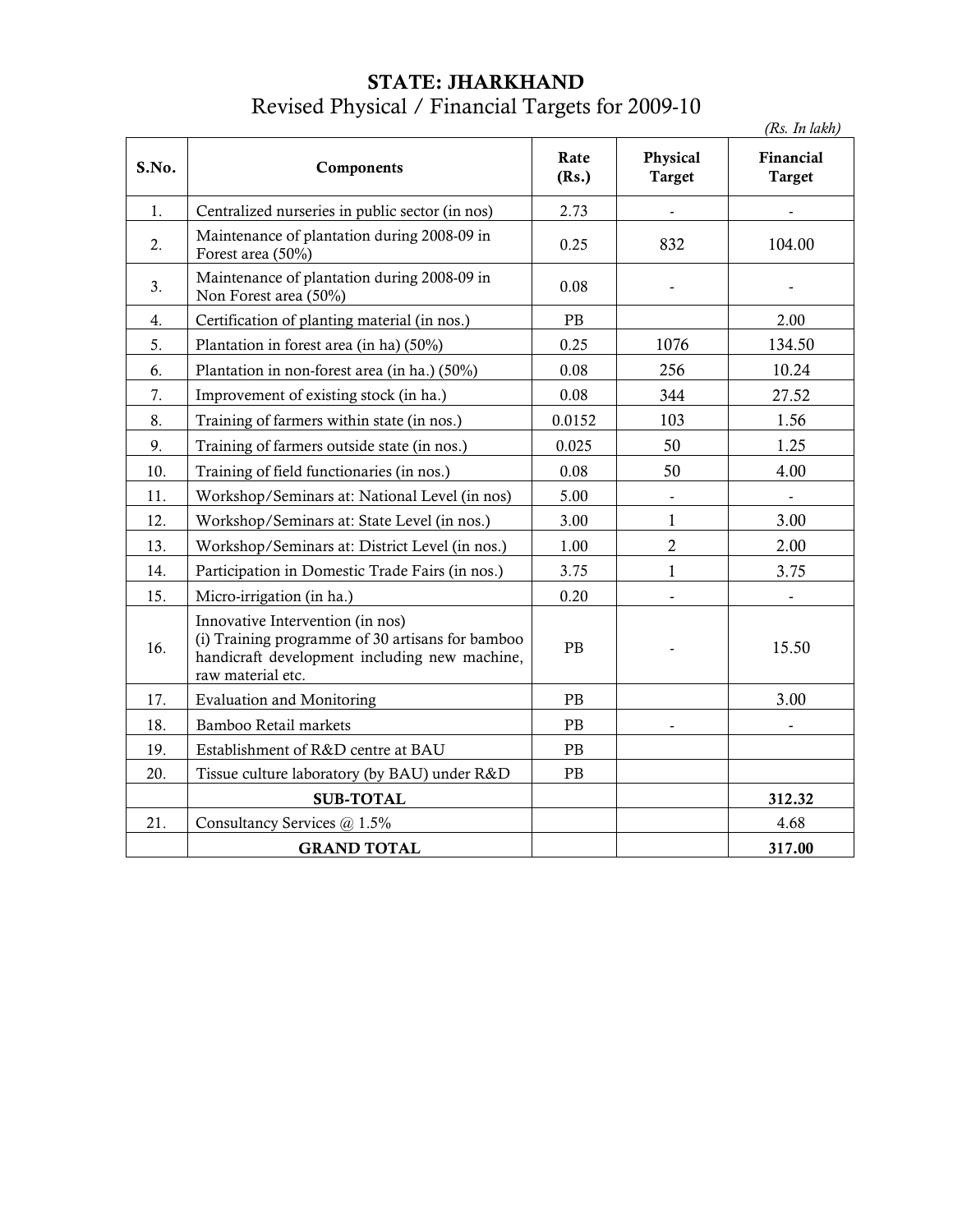## STATE: KARNATAKA Revised Physical / Financial Targets for 2009-10

|      |                                                                      |               |                                  | (Rs. In lakh)              |
|------|----------------------------------------------------------------------|---------------|----------------------------------|----------------------------|
| S.No | Components                                                           | Rate<br>(Rs.) | <b>Physical</b><br><b>Target</b> | Financial<br><b>Target</b> |
| 1.   | Centralized nurseries in public sector (in nos)                      | 2.73          |                                  |                            |
| 2.   | Centralized nurseries in private sector(in nos)                      | 0.68          |                                  |                            |
| 3.   | Kisan nurseries in public sector (in nos.)                           | 0.065         |                                  |                            |
| 4.   | Kisan nurseries in private sector (in nos.)                          | 0.065         |                                  |                            |
| 5.   | Mahila nurseries in public sector (in nos.)                          | 0.065         |                                  |                            |
| 6.   | Mahila nurseries in private sector (in nos.)                         | 0.065         |                                  |                            |
| 7.   | Maintenance of plantation in forest during 2008-<br>09 (in ha) (50%) | 0.25          | 2050                             | 256.25                     |
| 8.   | Maintenance of plantation of non-forest during<br>2008-09 (in ha)    | 0.08          |                                  |                            |
| 9.   | Plantation in forest area (in ha) (50%)                              | 0.25          | 710                              | 88.75                      |
| 10.  | Plantation in non-forest area (in ha.) (50%)                         | 0.08          | 150                              | 6.00                       |
| 11.  | Improvement of existing stock (in ha.)                               | 0.08          | 200                              | 16.00                      |
| 12.  | Training of farmers within state (in nos.)                           | 0.0152        | 30                               | 0.46                       |
| 13.  | Training of farmers outside state (in nos.)                          | 0.025         | 50                               | 1.25                       |
| 14.  | Training of field functionaries (in nos.)                            | 0.08          | 30                               | 2.40                       |
| 15.  | Demonstration of Technology (in nos.)                                | 0.05          | 20                               | 1.00                       |
| 16.  | Workshop/Seminars at: State Level (in nos.)                          | 3.00          | $\mathbf{1}$                     | 3.00                       |
| 17.  | Workshop/Seminars at: District Level (in nos.)                       | 1.00          | 3                                | 3.00                       |
| 18.  | Pest and Disease Management (in ha.)                                 | 0.002         | 5                                | 0.01                       |
| 19.  | Micro-irrigation (in ha.)                                            | 0.20          | -                                |                            |
| 20   | Post Harvest Storage & Treatment Facilities (in<br>nos.)             | 20.00         | 1                                | 20.00                      |
| 21.  | Participation in Domestic Trade Fairs (in nos.)                      | $PB*$         | 1                                | 3.75                       |
| 22.  | Innovative Intervention (in nos.)                                    | $PB*$         |                                  | $\frac{1}{2}$              |
| 23.  | Collection and dibbling of bamboo seeds (in MTs)                     | 1.05          |                                  |                            |
| 24.  | <b>Evaluation and Monitoring</b>                                     | PB*           |                                  | 3.00                       |
| 25.  | Bamboo Retail markets near villages                                  | PB*           | $\mathbf{1}$                     | 4.00                       |
|      | <b>SUB-TOTAL</b>                                                     |               |                                  | 408.87                     |
| 26.  | Consultancy Services @ 1.5%                                          |               |                                  | 6.13                       |
|      | <b>TOTAL</b>                                                         |               |                                  | 415.00                     |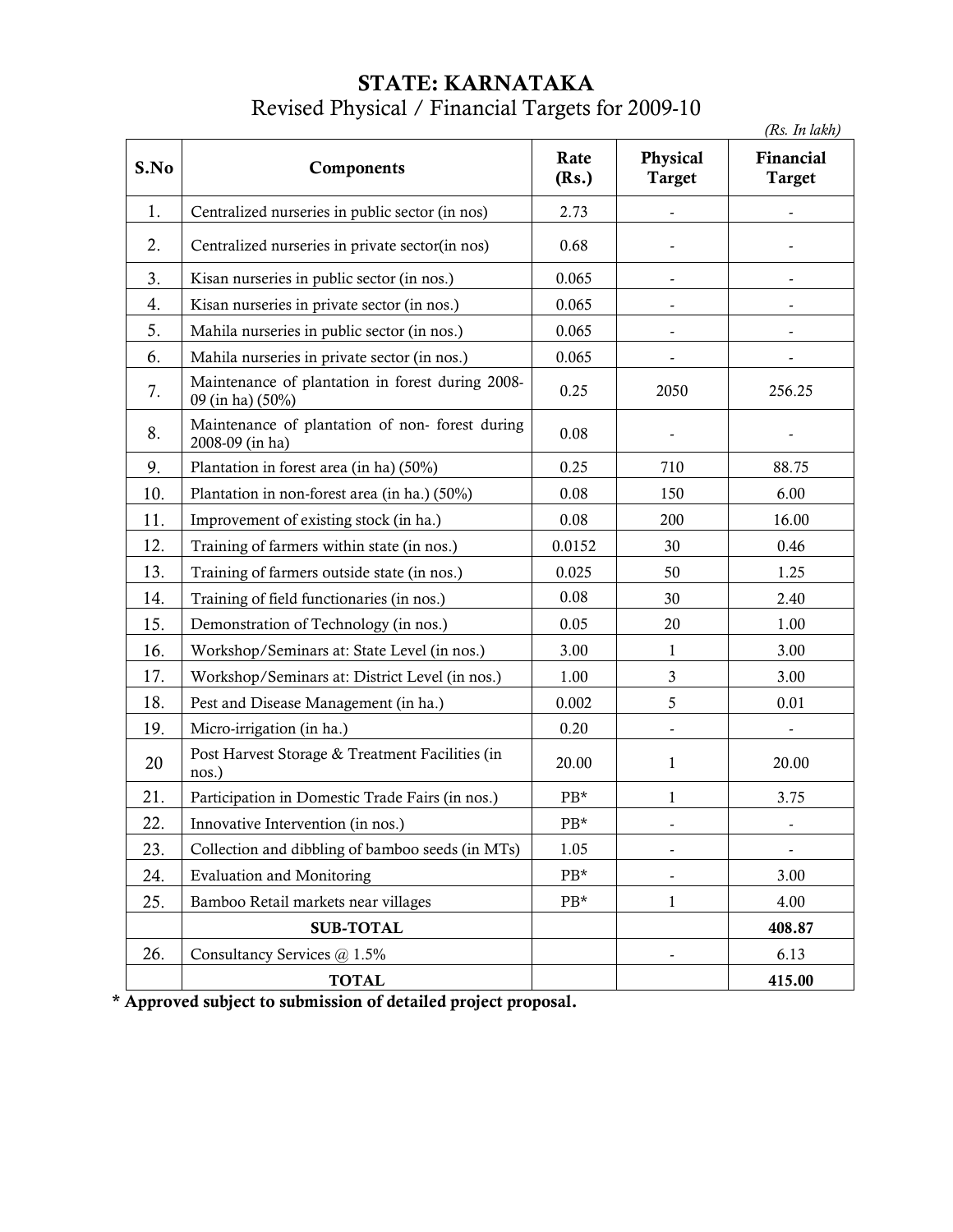# STATE: KERALA Revised Physical / Financial Targets for 2009-10

(Rs. In lakh)

| S.No. | Components                                                                                                                  | Rate<br>(Rs.) | Physical<br><b>Target</b>    | <b>Financial Target</b> |
|-------|-----------------------------------------------------------------------------------------------------------------------------|---------------|------------------------------|-------------------------|
| 1.    | Centralized nurseries in public sector (in nos)                                                                             | 2.73          | $\mathfrak{Z}$               | 8.19                    |
| 2.    | Centralized nurseries in private sector(in nos)                                                                             | 0.68          | $\mathbf{1}$                 | 0.68                    |
| 3.    | Mahila nurseries in private sector (in nos.)                                                                                | 0.065         | $\overline{2}$               | 0.13                    |
| 4.    | Plantation in forest area (in ha) (50%)                                                                                     | 0.25          | 244                          | 30.37                   |
| 5.    | Plantation in non-forest area (in ha.) (50%)                                                                                | 0.08          | 100                          | 4.00                    |
| 6.    | Improvement of existing stock (in ha.)                                                                                      | 0.08          | 45                           | 3.60                    |
| 7.    | Training of field functionaries (in nos.)                                                                                   | 0.08          | 50                           | 4.00                    |
| 8.    | Workshop/Seminars at: National Level (in nos.)                                                                              | 5.00          | $\qquad \qquad \blacksquare$ |                         |
| 9.    | Workshop/Seminars at: State Level (in nos.)                                                                                 | 3.00          | $\mathbf{1}$                 | 3.00                    |
| 10.   | Workshop/Seminars at: District Level (in nos.)                                                                              | 1.00          | $\overline{2}$               | 2.00                    |
| 11.   | Post Harvest Storage & Treatment Facilities (in<br>nos.)                                                                    | 20.00         | $\overline{2}$               | 22.95                   |
| 12.   | Participation in Domestic Trade Fairs (in nos.)                                                                             | PB*           | $\mathbf{1}$                 | 3.75                    |
| 13.   | Innovative Intervention<br>(i) Training program for the bamboo Artisans in<br>the state for developing Handicrafts Products | PB            |                              | 6.00                    |
| 14.   | Retail Outlets in General areas                                                                                             | PB*           |                              |                         |
| 15.   | Retail Outlets in Hilly/Tribal areas                                                                                        | $PB*$         |                              |                         |
| 16.   | <b>Research Development</b>                                                                                                 |               |                              |                         |
|       | <b>SUB-TOTAL</b>                                                                                                            |               |                              | 88.67                   |
| 17.   | Consultancy Services @ 1.5%                                                                                                 |               |                              | 1.33                    |
|       | <b>GRAND TOTAL</b>                                                                                                          |               |                              | 90.00                   |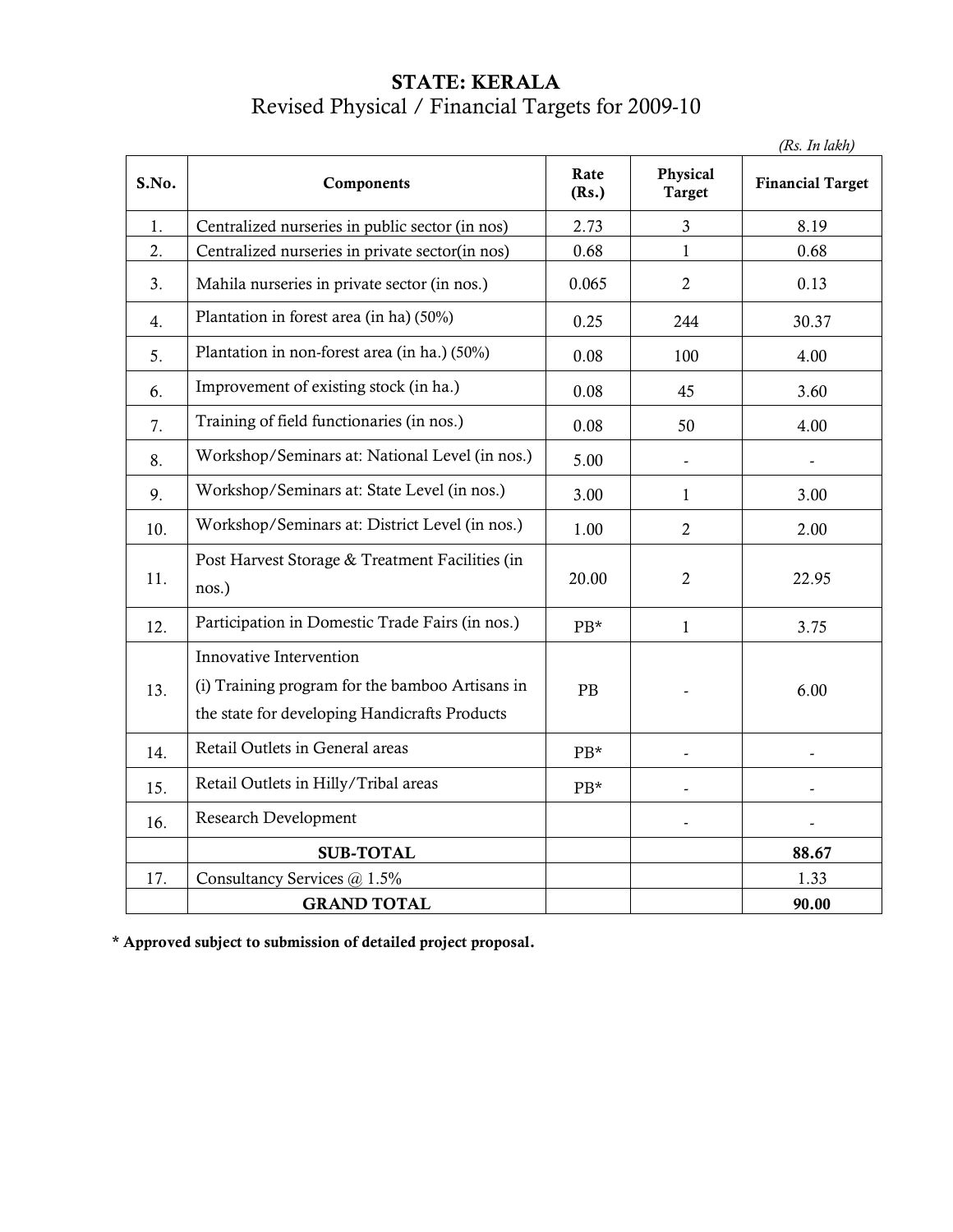# STATE: MAHARASHTRA Approve Physical / Financial Targets for 2009-10

|       |                                                                     |               |                           | (Rs. In lakh)              |
|-------|---------------------------------------------------------------------|---------------|---------------------------|----------------------------|
| S.No. | Components                                                          | Rate<br>(Rs.) | Physical<br><b>Target</b> | Financial<br><b>Target</b> |
| 1.    | Centralized nurseries in public sector (in nos)                     | 2.73          |                           |                            |
| 1A.   | Centralized nurseries in Naxalite Area (nos)                        | 2.73          |                           |                            |
| 2.    | Centralized nurseries in private sector(in nos)                     | 0.68          |                           |                            |
| 3.    | Kisan nurseries in private sector (in nos.)                         | 0.065         |                           |                            |
| 4.    | Mahila nurseries in private sector (in nos.)                        | 0.065         |                           |                            |
| 5.    | Plantation in Forest area (ha) 50% (including<br>naxalite area)     | 0.25          | 760                       | 95.00                      |
| 6.    | Maintenance of plantation in forest area (ha)<br>(50%)              | 0.25          | 845                       | 68.42                      |
| 7.    | Certification of planting material (in nos.)                        | PB            | $\frac{1}{2}$             | 2.02                       |
| 8.    | Plantation in non-forest area (ha) 50%                              | 0.08          | 1018                      | 40.72                      |
| 9.    | Plantation in non-forest area(ha) $2nd$ installment                 | 0.08          | 801                       | 32.04                      |
| 10.   | Improvement of existing stock (including naxalite<br>area) (in ha.) | 0.08          | 300                       | 24.00                      |
| 11.   | Training of farmers within state (in nos.)                          | 0.0152        | 100                       | 1.52                       |
| 12    | Training of farmers outside state (in nos.)                         | 0.025         | 50                        | 1.25                       |
| 13    | Training of field functionaries (in nos.)                           | 0.08          | 50                        | 4.00                       |
| 14    | Demonstration of Technology (nos)                                   | 0.05          | 50                        | 2.50                       |
| 15    | Workshop/Seminars at: State Level (in nos.)                         | 3.00          | 1                         | 3.00                       |
| 16.   | Workshop/Seminars at: District Level (in nos.)                      | 1.00          | 8                         | 8.00                       |
| 17.   | Pest and Disease Management (in ha.)                                | 0.002         | 170                       | 0.34                       |
| 18.   | Micro-irrigation (in ha.)                                           | 0.20          |                           |                            |
| 19.   | Post Harvest Storage & Treatment Facilities (in<br>nos.)            | 20.00         | 1                         | 20.00                      |
| 20    | Participation in Domestic Trade Fairs (in nos.)                     | 3.75          | 1                         | 3.75                       |
| 21.   | Innovative Intervention - year 08-09 committed<br>work (nos)        | $\rm{PB}$     |                           |                            |
| 22.   | Innovative Intervention - year 09-10                                | PB            | $\overline{c}$            | 25.30                      |
| 23.   | <b>Evaluation and Monitoring</b>                                    | PB            |                           | 3.00                       |
| 24.   | Colored brochures and leaflets                                      | PB*           |                           | 2.00                       |
| 25.   | State implementing bodies including<br>computerization              | PB*           |                           |                            |
| 26.   | Market survey                                                       |               |                           |                            |
| 27    | <b>SUB-TOTAL</b>                                                    |               |                           | 336.86                     |
| 28.   | Consultancy Services @ 1.5%                                         |               |                           | 5.05                       |
| 29.   | <b>GRAND TOTAL</b>                                                  |               |                           | 341.91                     |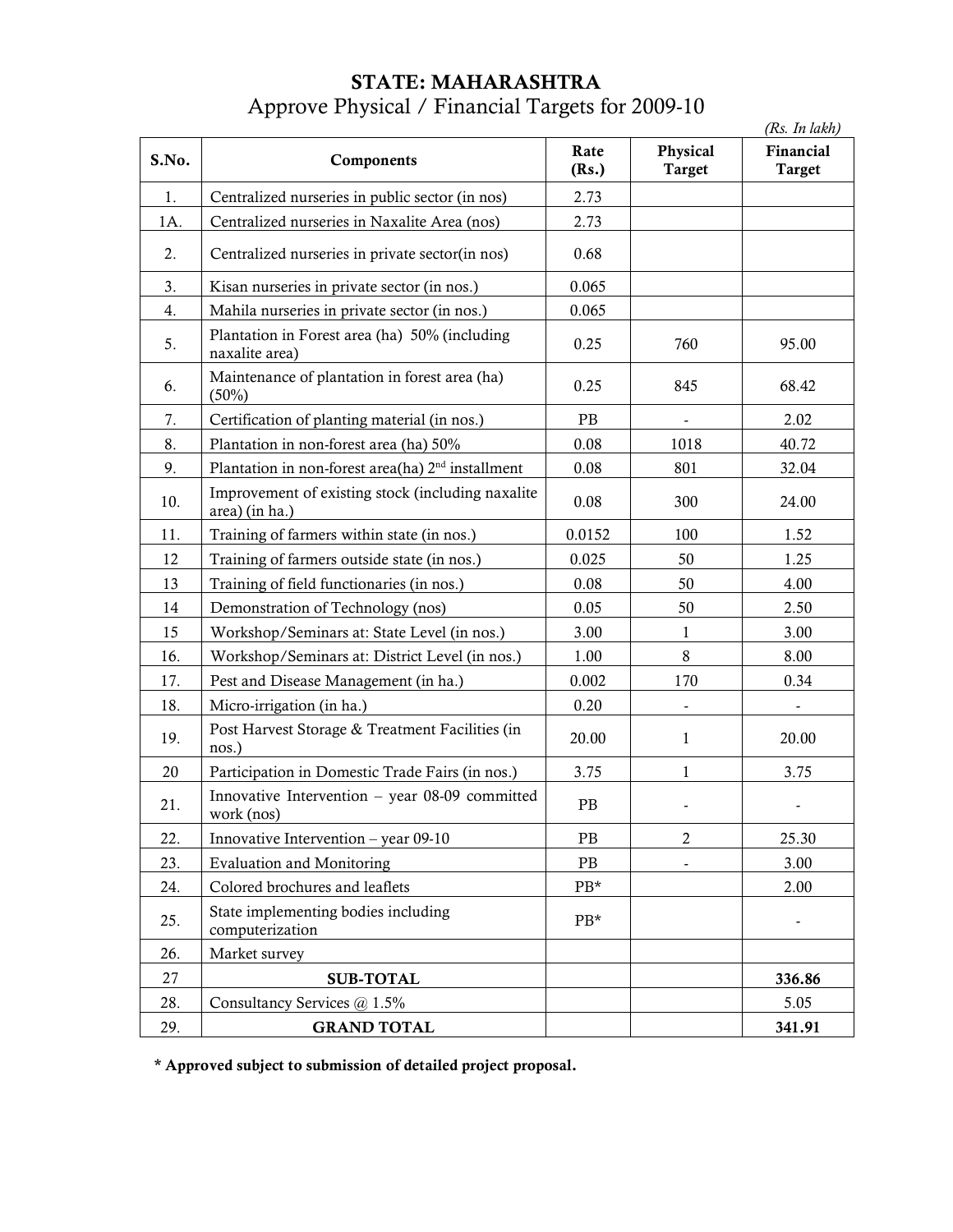## STATE: ORISSA Revised Physical / Financial Targets for 2009-10

(Rs. In lakh)

| S.No | Components                                                                                          | Rate<br>(Rs.)     | Physical<br><b>Target</b> | Financial<br><b>Target</b> |
|------|-----------------------------------------------------------------------------------------------------|-------------------|---------------------------|----------------------------|
| 1.   | Centralized nurseries in public sector (in nos)                                                     | 2.73              | $\overline{2}$            | 5.46                       |
| 2.   | Centralized nurseries in private sector(in nos)                                                     | 0.68              |                           |                            |
| 3.   | Kisan nurseries in private sector (in nos.)                                                         | 0.065             | 10                        | 0.65                       |
| 4.   | Maintenance of plantation during 2008-09 in<br>Forest area (50%)                                    | 0.25              | 40                        | 5.00                       |
| 5.   | Maintenance of plantation during 2007-08 in<br>Forest area (50%)                                    | 0.25              | 1407                      | 52.99                      |
| 6.   | Maintenance of plantation during 2008-09 in Non<br>Forest area (50%)                                | 0.08              | 50                        | 2.00                       |
| 7.   | Maintenance of plantation during 2007-08 in Non<br>Forest area (50%)                                | 0.08              | 1000                      | 40.00                      |
| 8.   | Certification of planting material (in nos.)                                                        | PB                | $\mathbf{1}$              | 3.00                       |
| 9.   | Plantation in forest area (in ha) (50%)                                                             | 0.25              | 1530                      | 191.25                     |
| 10.  | Improvement of existing stock (in ha.)                                                              | 0.08              | 184                       | 14.72                      |
| 11.  | Participation in Domestic Trade Fairs (in nos.)                                                     | PB                | $\mathbf{1}$              | 3.75                       |
| 12.  | Participation in International Trade Fairs (in nos.)                                                | PB                |                           |                            |
| 13.  | Innovative<br>Intervention:<br><b>Skill</b><br>Development<br>training for bamboo artisans (in nos) | PB                | L.S                       | 16.00                      |
| 14.  | Coloured Brochure and leaflets                                                                      | $PB*$             |                           | 2.50                       |
| 15.  | Promotional Campaign through electronic/print<br>media                                              | PB*               |                           | 2.50                       |
| 16.  | Data Generation & management                                                                        | $\rm{PB^{\star}}$ |                           | 5.00                       |
| 17.  | Equipments, hire/purchase of vehicle,<br>consumable and administration, office expenses<br>etc.     | $PB*$             |                           |                            |
|      | <b>SUB-TOTAL</b>                                                                                    |                   |                           | 344.82                     |
| 18.  | Consultancy Services @ 1.5%                                                                         |                   |                           | 5.18                       |
|      | <b>GRAND TOTAL</b>                                                                                  |                   |                           | 350.00                     |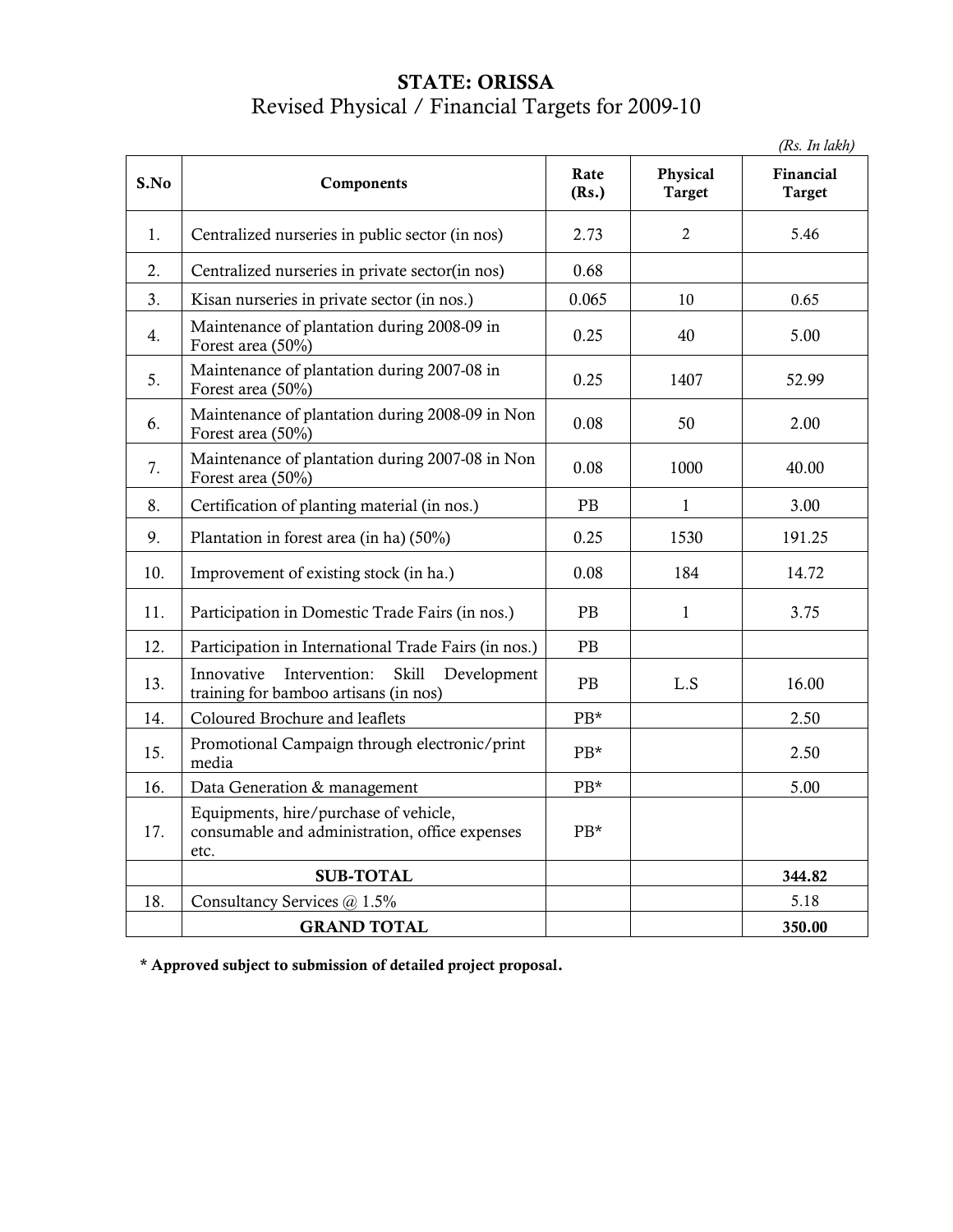### STATE: RAJASTHAN Revised Physical / Financial Targets for 2009-10

 (Rs. In lakh) S.No. Components Rate (Rs.) Physical Target Financial Target 1. Centralized nurseries in public sector (in nos)  $\begin{array}{|l|} \hline \end{array}$  2.73  $\begin{array}{|l|} \hline \end{array}$ 2. Centralized nurseries in private sector(in nos) 0.68 -3. | Mahila nurseries in private sector (in nos.)  $\vert$  0.065  $\vert$  -  $\vert$  -4. Maintenance of plantation of forest during 2008-09 (in ha) 0.25 1636 204.50 5. Maintenance of plantation of non- forest during 2008- 09 (in ha) 0.08 781 31.24 6. Plantation in forest area (in ha)  $(50\%)$  0.25 69.38 69.38 7. Plantation in non-forest area (in ha.) (50%) 0.08 500 20.00 8. Training of farmers within state (in nos.)  $\begin{array}{|l|c|c|c|c|c|c|c|} \hline 0.0152 & 102 & 1.55 \end{array}$ 9. Training of farmers outside state (in nos.)  $\begin{array}{|l|c|c|c|c|c|c|c|c|} \hline 0.025 & 52 & 1.30 \hline \end{array}$ 10. Training of field functionaries (in nos.) 0.08 - - 11. Workshop/Seminars at: State Level (in nos.) 3.00 - - | -12. Workshop/Seminars at: District Level (in nos.) 1.00 5.00 5.00 13. Participation in Domestic Trade Fairs (in nos.) 3.75 | 14. (i) Innovative Intervention (in nos) PB PB -15. (ii) Artisan training (Outside state) PB PB -16. Coloured Brochure and leaflets PB\* 1.25 17. Promotional Campaign through electronic/print media  $PB*$ 18. Pending liabilities during 2008-09 and the state of the state of the state of the state of the state of the state of the state of the state of the state of the state of the state of the state of the state of the state SUB-TOTAL 334.22 19. Consultancy Services  $\omega$  1.5% 5.01 GRAND TOTAL 339.23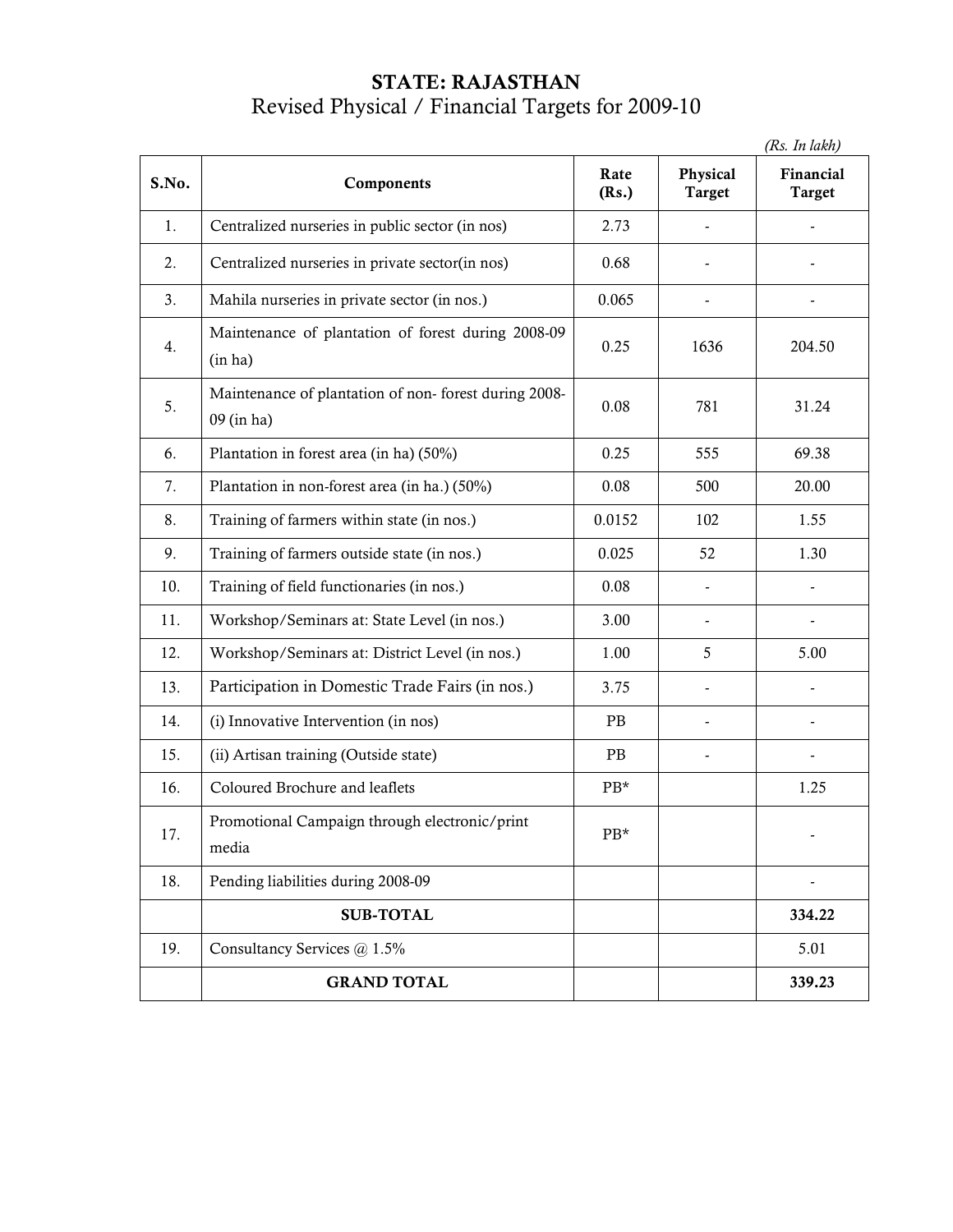## STATE: UTTARAKHAND Revised Physical / Financial Targets for 2009-10

(Rs. In lakh)

| S.No. | Components                                                                                                  | Rate<br>(Rs.) | Physical<br><b>Target</b> | Financial<br><b>Target</b> |
|-------|-------------------------------------------------------------------------------------------------------------|---------------|---------------------------|----------------------------|
| 1.    | Centralized nurseries in public sector (in nos)                                                             | 2.73          |                           |                            |
| 2.    | Centralized nurseries in non-forest area(in nos)                                                            | 0.68          |                           |                            |
| 3.    | Kisan nurseries in private sector (in nos.)                                                                 | 0.065         | $\overline{\phantom{a}}$  |                            |
| 4.    | Mahila nurseries in private sector (in nos.)                                                                | 0.065         |                           |                            |
| 5.    | Plantation in forest area (in ha) (50%)                                                                     | 0.25          | 500                       | 62.50                      |
| 6.    | Plantation in non-forest area (in ha.) (50%)                                                                | 0.08          | 250                       | 10.00                      |
| 7.    | Training of farmers within state (in nos.)                                                                  | 0.0152        | 36                        | 0.54                       |
| 8.    | Training of field functionaries (in nos.)                                                                   | 0.08          | 50                        | 4.00                       |
| 9.    | Demonstration of Technology (in nos.)                                                                       | 0.05          | 20                        | 1.00                       |
| 10.   | Workshop/Seminars at: District Level (in nos.)                                                              | 1.00          | $\overline{4}$            | 4.00                       |
| 11.   | Post Harvest Storage & Treatment Facilities (in nos.)                                                       | 20.00         | $\blacksquare$            |                            |
| 12.   | Participation in Domestic Trade Fairs (in nos.)                                                             | 3.75          | $\mathbf{1}$              | 3.75                       |
| 13.   | Participation in Intern'l Trade Fairs (in nos.)                                                             | 7.50          |                           |                            |
| 14.   | Development of Eco-House (in nos.)                                                                          | 6.00          | $\mathbf{1}$              | 6.65                       |
| 15.   | Innovative Intervention (in nos.)<br>(i) Empower Rural Artisans with contemporary<br>Design and Technology. | PB            |                           | 10.00                      |
| 16.   | Development of Demonstration<br>Whole<br>Culm<br>Bamboo House (in nos.)                                     | 15.00         |                           |                            |
| 17.   | <b>Evaluation and Monitoring</b>                                                                            | 10.00         |                           | 2.00                       |
|       | <b>SUB-TOTAL</b>                                                                                            |               |                           | 104.44                     |
| 18.   | Consultancy Services @ 1.5%                                                                                 |               |                           | 1.56                       |
|       | <b>TOTAL</b>                                                                                                |               |                           | 106.00                     |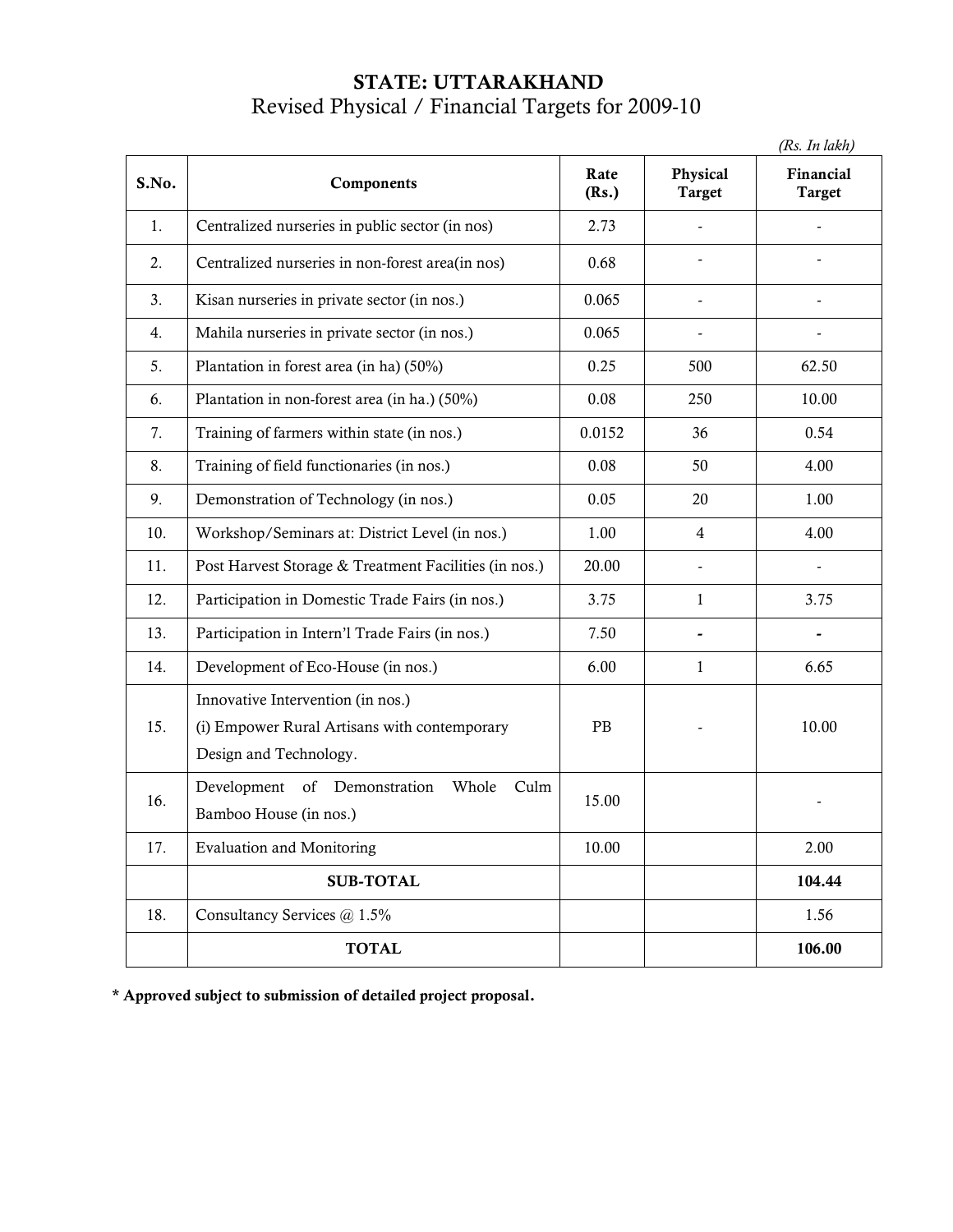#### BTSG: ICFRE, Dehradun Revised Physical / Financial Targets for 2009-10

|       |                                                                                                                                    |                        |                                  | (Rs. In lakh)              |
|-------|------------------------------------------------------------------------------------------------------------------------------------|------------------------|----------------------------------|----------------------------|
| S.No. | Components                                                                                                                         | Rate (Rs.)             | <b>Physical</b><br><b>Target</b> | Financial<br><b>Target</b> |
| 1.    | Experts<br>(a) Plantation<br>(b) Handicraft<br>(c) Marketing<br>Research Associate                                                 | 20,000 pm<br>12,500 pm | 3 for 7 month                    | 4.20                       |
| 2.    | Travelling                                                                                                                         |                        |                                  | 2.00                       |
| 3.    | Office expenses                                                                                                                    | L/S                    |                                  |                            |
| 4.    | Imparting training to the farmers of concerned<br><b>States</b>                                                                    | 1520                   | 119                              | 1.80                       |
| 5.    | Imparting training to the field functionaries of<br>concerned States                                                               | 8000                   |                                  |                            |
| 6.    | Printing of bamboo literature                                                                                                      | $PB*$                  |                                  | 3.00                       |
| 7.    | Promotional campaign through electronic media                                                                                      | $PB*$                  |                                  |                            |
| 8.    | Organizing National Level Seminar                                                                                                  | $PR*$                  | National                         |                            |
| 9.    | Exposure and Educational trips to bamboo<br>developed countries (under International Trade<br>Fair) Malaysia, Indonesia and China. |                        |                                  |                            |
| 10.   | Purchase of vehicle for field visit in the billy terrain.                                                                          | 8.00                   |                                  |                            |
|       | Sub-Total                                                                                                                          |                        |                                  | 11.00                      |
| 11.   | Consultancy Fees for ICFRE @15%                                                                                                    |                        |                                  | 3.00                       |
|       | <b>TOTAL</b>                                                                                                                       |                        |                                  | 14.00                      |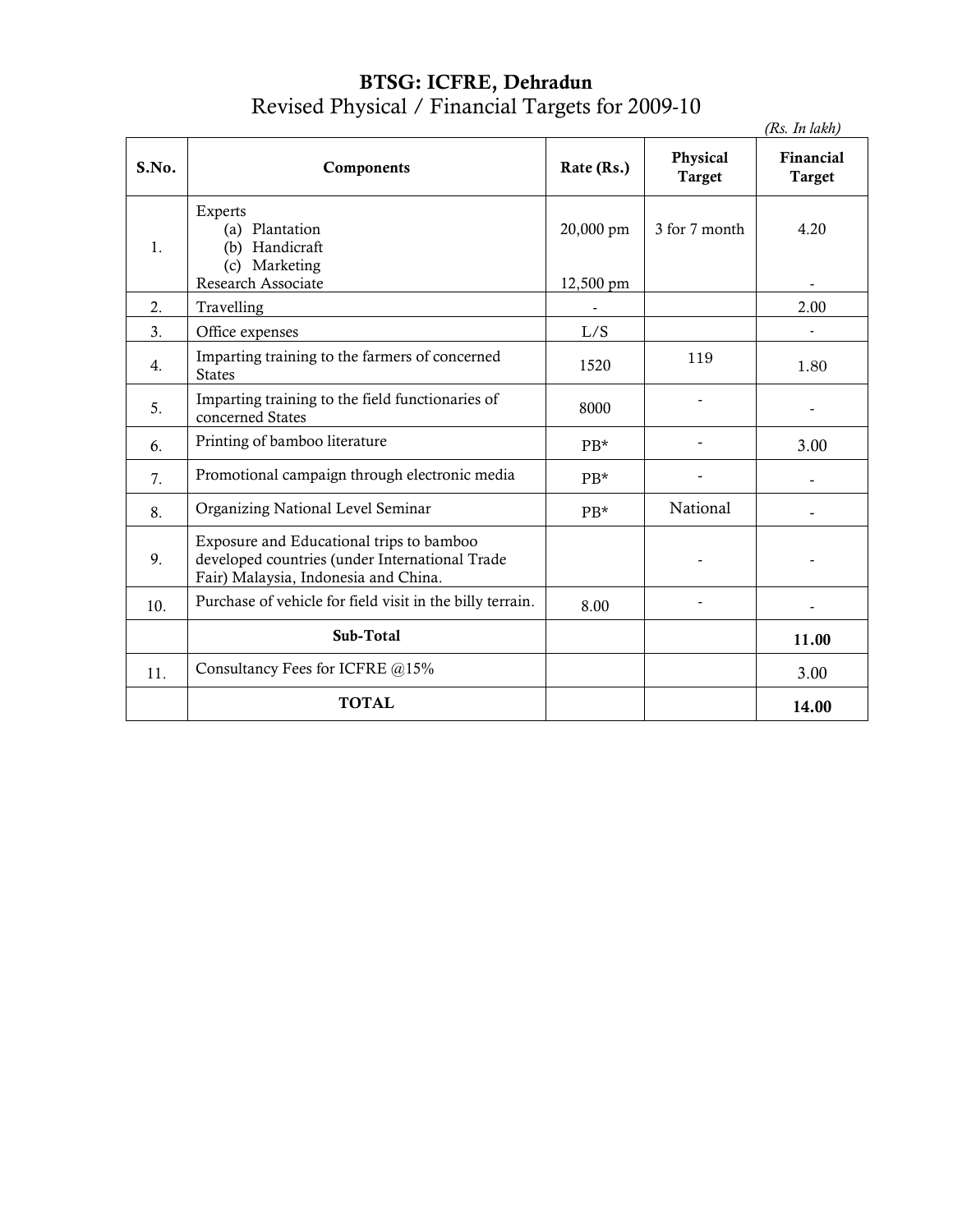### BTSG: KFRI, Peechi Revised Physical / Financial Targets for 2009-10

|       |                                                                         |                      |                        | (Rs. In lakh)              |
|-------|-------------------------------------------------------------------------|----------------------|------------------------|----------------------------|
| S.No. | Components                                                              | Rate (Rs.)           | <b>Physical Target</b> | Financial<br><b>Target</b> |
| 1.    | Experts                                                                 | 20,000 pm            | 2 for 7 month          | 2.80                       |
| 2.    | Travelling                                                              |                      |                        | 2.50                       |
| 3.    | Office expenses & Secretarial assistance                                | L/S                  |                        |                            |
| 4.    | Planting stock production meetings                                      | 3,00,000/<br>meeting |                        |                            |
| 5.    | Imparting training to the field functionaries<br>of concerned States    | 8000                 | 40                     | 3.20                       |
| 6.    | Printing of bamboo literature                                           | PB*                  | $1000$ (nos.)          | 2.27                       |
| 7.    | Sensitization workshop for implementing<br>officers                     | 5000/day             |                        |                            |
| 8.    | Interaction workshop for mission directors<br>and implementing officers | 3,00,000             |                        |                            |
| 9.    | Exposure trip to farmers                                                | 3000/farmer          | 40                     | 1.00                       |
| 10.   | Centralized publicity                                                   | <b>PB</b>            | PB                     |                            |
| 11.   | Upkeeping of KFRI bambusetum and<br>nursery                             |                      |                        |                            |
|       | Sub-Total                                                               |                      |                        | 11.77                      |
| 12.   | Consultancy Fees for ICFRE @15%                                         |                      |                        | 3.00                       |
|       | <b>TOTAL</b>                                                            |                      |                        | 14.77                      |